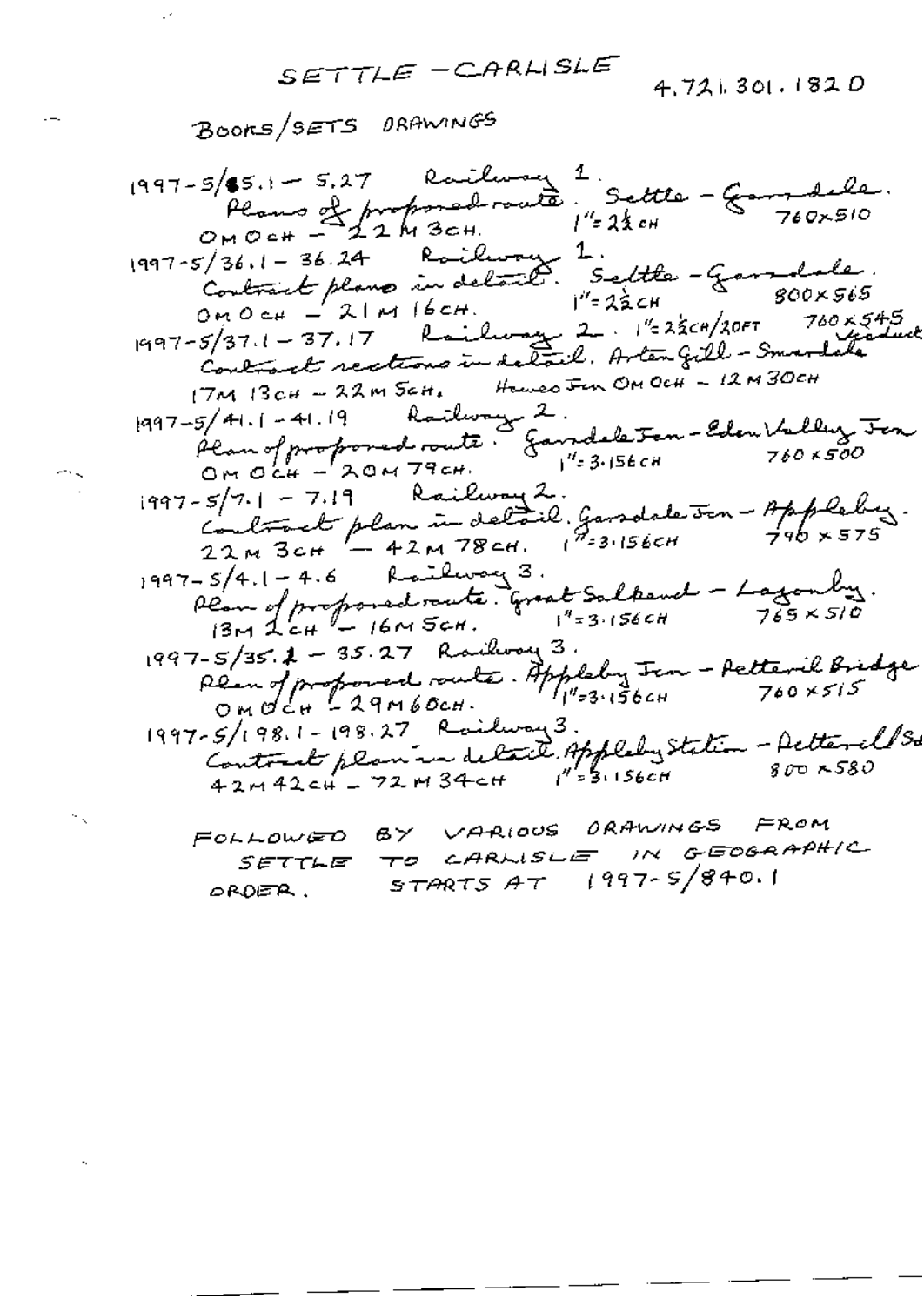section Vi

APPROX  $\overline{M}$ . $\overline{P}$  $2.8.1875$ os (thro') Bttle Jon to Petteril Jon with the North Sastern Railway 1.5.1676 OPAG. Working was by the block telegraph system from the opening. 16.5.1983 CG. O Settle Jon to Appleby North Jon 2.8.1875 opened 12.4.1891 Settle (New Station) 88 opened 13.5.1984 closed Replacement box 1.5.1876 OP 6G  $\ddot{\cdots}$ 1.7.1879 .  $2$  settle (NEW STATION) . . . . . . . 12.10.1970 Altered to SETTLE CG.  $7.8.1875$ .<br>я т к opened 11.9.1898 32 Stainforth Sidings 38 opened 3.1950 Opened Replacement box 28.9.1961 Replacement box Re-framed 29.9.1963  $1.11$ . *. .* . . . Box closed and down IBS provided in lieu  $E = 0.14$ 11.4.1876  $4 + 1$ Goened 25.8.1896 AS Helwith Bridge SB Opened 7.9.1969 Replacement box Closed 2.8.1875 4.63 Opened  $9.8.1896$ Opened & Horton Station SB 13.5.1984 Replacement box closed  $5.1.1877$  $+ + +$ Opened RIBBLESDALE SIDING Closed 1.5.1876 ΟP.  $...$  $1.0.1876$  \* Я ноктом ĎĞ. 26.9.1927  $...$ . . . . . . . Altered to HORTON-IN-RIBBLESDALE 1.2.1965 ca. 4.5.1970  $***$ **CP** 29.9.1986  $\ddot{a}$  $RO(P)$ Horten-in-Ribblesdale, Ribblehead, Dent, Garsdale, and Kirkby  $+ + +$ Stephen stations were re-opened for weakend Dales Rail services in the summer of 1975, and Lengwathby, Lazonby, and Armethwaite were<br>added to the list in the summer of 1976. These summer weekend services continued until the re-opening of 29 September 1986. 10.1875-8.1877 opened  $10^{25+1 \text{side } 58}$ opened 16.6.1907 30.11.1975 Replacement bex Clased  $6.6.1877$ .. Opened  $28.7.1879$ Craven Lime Company's Sidings SB closed Re-opened 15.7.1901  $\pm 5.5$ Closed 2.8.1875  $\overline{a}$ Opened 28.7.1679 Salt Lake Sidings SB closed  $c.12.1876$ opened. 10.7.1898 Ribblehead Station 55 Opened 17.8.1969 Replacement box Closed 4.12.1876  $...$ 0P 1877 **BATTY GREEN** ÒG. 1.5.1877  $\bullet$  +  $\bullet$  $12^{3}$ . . . . **. . .** 7.11.1966 Altered to RIBBLEEEAD CG. 4.5.1970 \*\*\* СP  $...$ 29.9.1986 RO(9) [Up]  $+ + +$ 1.10.1976 Cammanded Ribblehead visduct: temporary single-line working 17.12.1978 Withdrawn ... 14.1.1979 Commenced  $...$ 29.4.1979 withdrawn  $...$ 6.4.1980 Commenced \*\*\* 8.6.1980 Withdrawn e n e 21.9.1980 Commenced  $\star \star \star$ 2.11.1980 Withdrawn 13.1.1985  $+ + +$ . . . . . . . Line across the viaduct permanently singled 2.8.1875 Opened Blea Moor SB 4.12.1892 Opened Replacement box 28.6.1914 Opened Replacement box 16.12.1941 Opened Replacement box 16.12.1941 Blee Moor: up lie-by siding made up goods loop<br>Down No. 1 lie-by siding made down goods loop  $\mathbf{z}$  ,  $\mathbf{z}$  , and  $\mathbf{z}$ 21.12.1941  $\cdots$  . . . . 13.1.1985  $t_{\rm c}$ .u. Down goods loop 23.9.1943 Into use  $5 - 16$  also Moor tunnel: approach-lit up outer distant, and gong Open before 1.11.1875 1892-1901 Opened Replacement box 12.4.1965 Closed 2.8.1875  $...$ Opened Rise Hill Siding SB 6.8.1877 Closed  $n + k$ It is possible that Rise Hill Siding and Dent Read station were one and the same location. If this was in fact the case, then there will have been no remawal in 1877. 5.8.1877 Opened **9.8.1891** Dent Station SB Opened Replacement box 28.1.1901 Closed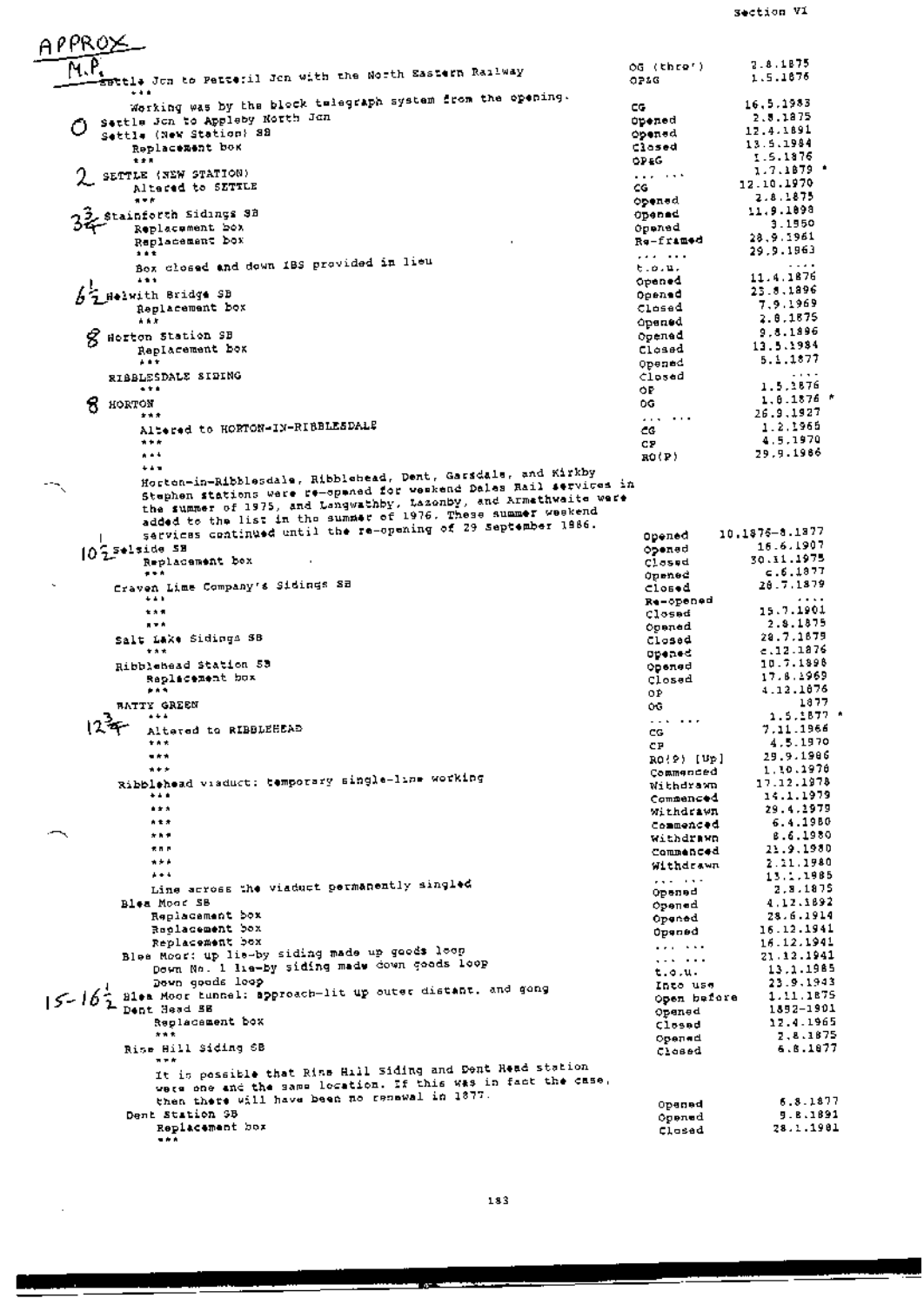$M<sub>0</sub>$ 6.8.1877 OPAG DENT 1.10.1964 CG. 19  $\ddotsc$ 4.5.1970  $CD$  $\cdots$  $RO(P)$ 29.9.1986 ... 20.3.1876 Doubled Rise Hill to Hawes Jon The section between Rise Hill and Mallerstang was single when the line was opened for goods traffic.<br>South End of Rise Hill Tunnel SB 16.8.1877 Open before Closed 8.1877-4.1878 Open before 16.8.1877 North End of Rise Hill Tunnel 5B 8.1877-4.1878 Closed 22.10.1907 Into use Hawes Junction water troughs 3.1968 Abandoned Opened 2.8.1875 Hawes Junction South SB Opened 3.7.1892 Replacement box 10.7.1910 Closed  $22F$  HAWES JUNCTION  $...$  $1.5.1876$  ? os. OP 1.8.1876 20.1.1900 Altered to HAWES JUNCTION & GARSDALE ... ... 1.9.1932 . . . . . . Altered to GARSDALE 6.4.1964 CG **SP** 17.1.1965  $t.0.9.$ Back platform  $4.5.1970$ CP.  $\overline{\cdots}$ 29.9.1986  $RO(P)$  $1.1$ Opened 10.7.1910 Hawes Junction Station SB (on down platform) 1.9.1932  $\cdots$ Re-named Garsdale Station SB Closed  $\ldots$ 1879 Opened Hawes Junction engine shed closed 2.8.1875 opened Hawes Junction North SB Opened 16.8.1891 Replacement box 10.7.1910 Closed \*\*\* Hawes Branch  $98F \rightarrow$ Powers: Midland Railway (Additional Powers) Act 1875 (Hawes Branch Deviation No. 1) Midland Railway (Settle and Carlisle) Act 1866 (Hawes Branch: West of Moss Dale Head Tunnel) Midland Railway (Additional Powers) Act 1875<br>Midland Railway (Additional Powers) Act 1875 Midland Railway (Settle and Carlisle) Act 1866 (Hawes Branch - Hawes end) (nawes pranch - nawes eng)<br>
Midland Railway (Settle and Carlisle) Act 1866, and North Eastern<br>
Railway (Leyburn and Hawes Etc) Act 1870 (Hawes Jeint Station Line)<br>
Hawes Junction to Hawes 1.8.1878 16.3.1959 Closed ... 8.12.1963  $t.0.4$ .  $...$ OP 1.10.1878 Hawes branch, and junction with the North Eastern Railway Working was by block telegraph and train staff. The North Eastern possessed running powers for all traffic between Hawes Joint Station and Settle Junction. 1.10.1878 Opened Hawes West SB Opened 9.9.1900 Replacement box 14.4.1907 Closed  $OG(MR)$ 1.8.1878 (Midland and North Eastern joint station) **HAWES** 1.10.1878 OP  $2.44$ 16.3.1959  $CP$  $***$ 27.4.1964 CG  $***$ Opened 1.10.1878 Hawes East SB Opened 12.8.1900 Replacement box 14.4.1907 Re-named Hawes Station SB 1959 7 Closed The Midland Railway possessed running powers for all traffic over the North Eastern line between Hawes and Leyburn. Doubled 4.10.1875 Hawes Junction to Mallerstang Sidings 2.8.1875 Opened  $25$  Ais Gill SB opened 24.6.1900 Replacement box Closed 28.1.1981 \*\*\* Opened 2.8.1875  $28\overset{3}{\leftarrow}$  Mallerstang SB 9.9.1894 Opened Replacement box 31.8.1969  $\overline{\text{closed}}$ 7.24 2.8.1875 Opened Kirkby Stephen Station SB Opened  $6.5.1894$ Replacement box Re-named Kirkby Stephen West SB . . . . . . 27.10.1974 Opened Replacement box 1.5.1876 OPEG 32 KIRKBY STEPHEN Altered to KIRKBY STEPHEN & RAVENSTONEDALE 1.10.1900  $\cdots$ 8.6.1953 Altered to KIRKBY STEPHEN WEST  $......$ 28.9.1964  $CG$ \*\*\* 4.5.1970 **CP**  $...$  $RO(P)$ 29.9.1986  $...$ 

Section VI

$$
\mathcal{L}_{\mathcal{A}}(x)
$$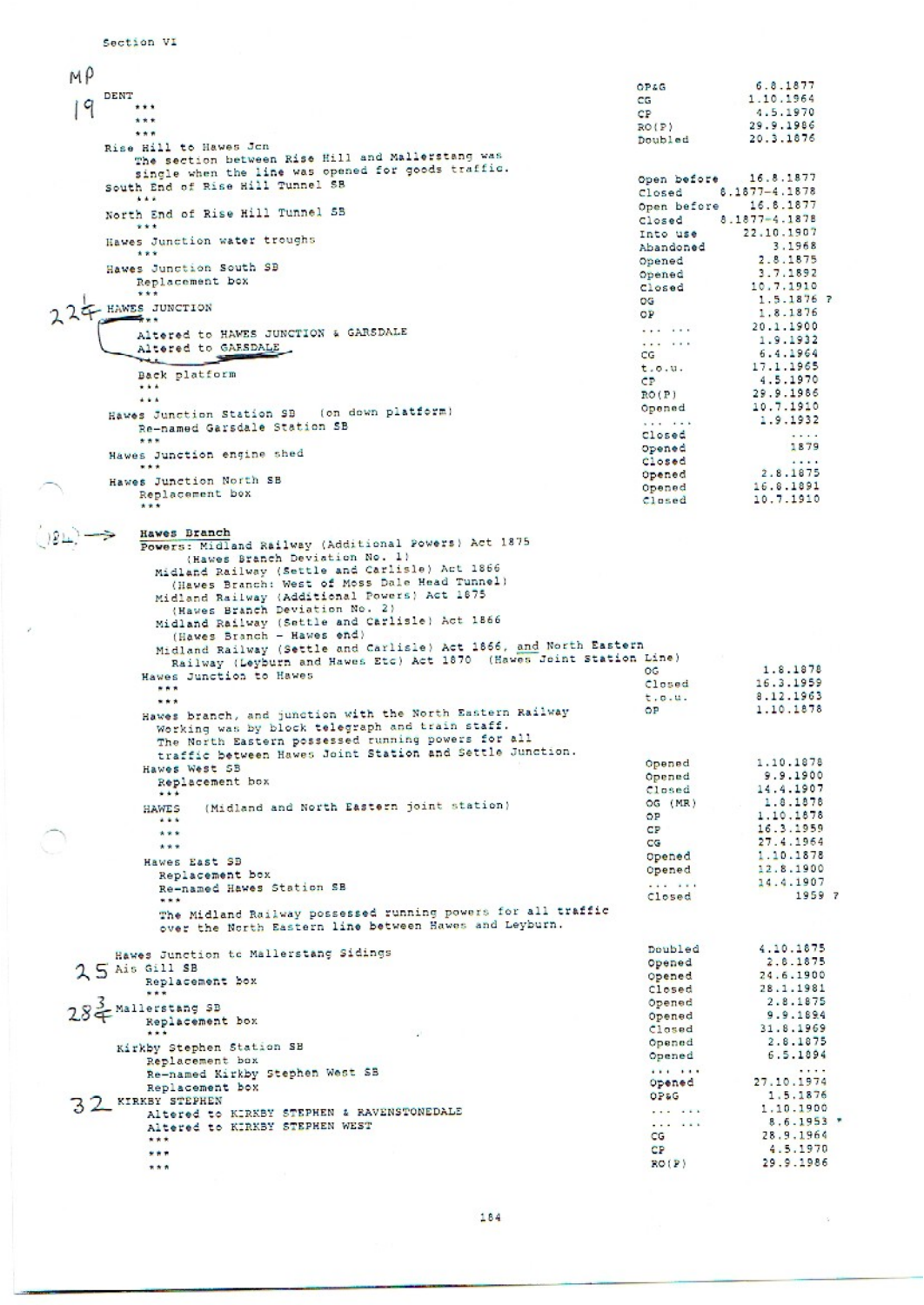Section VI

 $MP$ 1.5.1676  $3/4$  crossy garrers 0210 6.10.1952  $CPLG$ 2.8.1875 **B 19 19** Opened Crosby Garrett Station SB 16.4.1899 **Opened** Replacement box 12.4.1965 closed ... 2.8.1875 Opened Grissburn Ballast Sidings SB 10.12.1905 opened. Replacement box 28.1.1981  $\overline{c}$ losed 1.5.1876  $...$ OP. 1.4.1880 ORMSIDE os. 2.6.1952  $...$ CPEG 1876  $***$ Opened 11.8.1907 Ormside SB Opened . Replacement box 8.3.1960 Closed  $2.8.1875$  $- +$ Opened Appleby South Junction SB closed 26.10.1886  $...$ Appleby South Junction with the North Eastern Railway was completed by June 1877, but was apparently never connected<br>completed by June 1877, but was apparently never connected<br>up at the Rorth Eastern end. The rails were taken out in 1901. 1676 Opened Appleby Station SB 26.10.1886 Opened Replacement box 1951  $\cdots$ Re-named Appleby West 22 Box closed and new ground frame provided at the junction 14.10.1973 with the spur to the former North Eastern Railway line  $\sim$   $\sim$   $\sim$ 1.5.1876 OP&G  $42\frac{2}{2}$  APPLEBY 1,7.1950 Goods Altered to APPLEBY WEST 1.9.1952 **Passenger** 5.5.1968 大家界 متبر الملاء Altered to APPLESY 18,10,1971 ĊĠ 2.8.1875  $7.77$ opened Appleby North Junction SB 26.10.1990 Opened Replacement bex 17.7.1904 Raised 4.6.1951  $...$ Barnt out  $...$ 6.1951 Replacement box named Appleby North SB 120 yards further north **Opened** Inspected  $6.3.1378$ Appleby North Jon with the North Eastern Railway Between Appleby North (of Midland) Junction and Appleby Midland<br>station the Morth Sastern possessed running powers for goods and mineral traffic over the Midland line. minessa tratate over the minimum and Appleby North Eastern station<br>the Midland pessessed running powers over the North Eastern line.<br>Appleby North Jon connections: up line 26.9.1954  $t, \phi, u$ . 20.10.1957 . . . . . . Down line made down a up through siding 31.3.1989 Closed  $***$ 31.3.1989 cs. Appleby North Jan to Petteril Sridge Jan 1881 Coened Apoleby engine shed closed 2.8.1875 **Spened** Long Marton Station SB 29.7.1900 Opened Replacement box 22.3.1970  $C$ losad  $k = 5$ 1.5.1876 OPAG  $\frac{1}{2}$  loss mater 5.4.1964 CG. 4.5.1970 СP  $...$ 1.5.1876 OPAG 49 NEW BIGGIN 7.11.1966 ĊG.  $\mathbf{r}$  ,  $\mathbf{r}$ 4.5.1970 CP  $...$ 2.4.1875 Opened New Biggin Station 58 29.7.1900 Opened Replacement box 16.12.1973 Closed **A 6 9**  $c.1.1600$ opened Culgaith Station SB 20.9.1896 Re-framed ... 4.10.1908 Opened Replacement box Closed  $\ddot{\phantom{a}}$  $1.4.1880$ OP&G  $502$  CULGALTH 5.10.1964 CĠ 4.5.1970 CP  $\overline{1}$  $7.8.1875$ Opened Staing<sub>2</sub>11 SS 2.1879-2.1880 Closed ⊶⊶ 2.8.1875 Opened Long Wathby Station SB  $2.477 \pm 0.004$ Re-named Longwathby Station SB 15,8,1877 Before Re-named Langwathby Station SB Opened 5.7.1903 Replacement box 27.10.1968 closed  $\ddotsc$ 1.5.1876 OPEG S LONGWATHEY  $1.10.1876$  \*  $\cdots$  . . . . Altered to CANGWATHEY 6.7.1964 CG.  $+ + +$ 4.5.1970 CP.  $\overline{\mathbf{r}}$  ,  $\overline{\mathbf{r}}$ 29.9.1986 ROTEL  $...$ 1.5.1876 OPAG LITTLE SALEELD 5.7.1964 CG.  $\rightarrow$ 4.5.1970 CP  $5.5.7$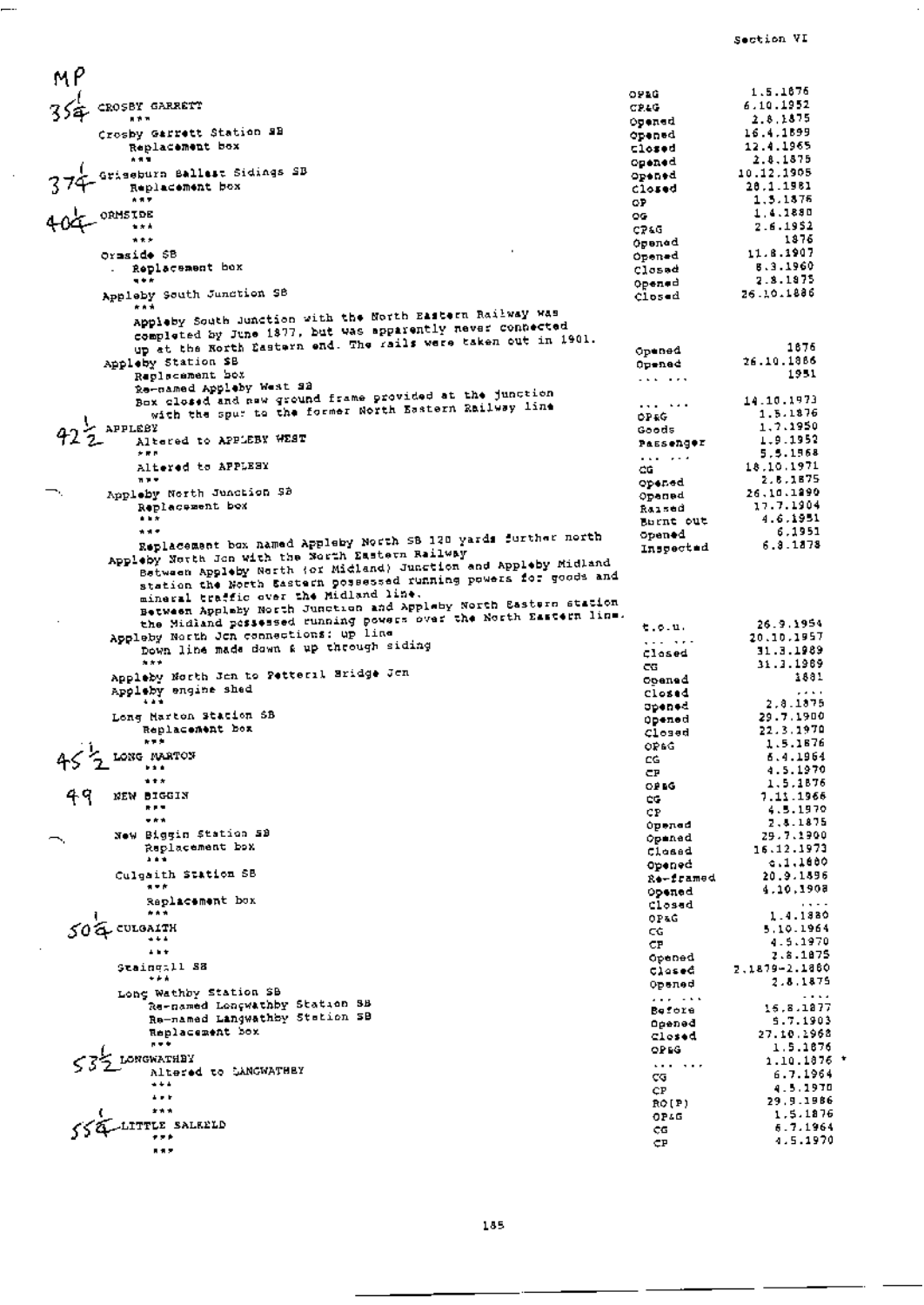Section VI

j

| MP  |                                                                                                                 |                          |                                       |
|-----|-----------------------------------------------------------------------------------------------------------------|--------------------------|---------------------------------------|
|     | Little Salkeld Station 5B                                                                                       | Opened                   | 2.8.1875                              |
|     | Replacement box                                                                                                 | Opened                   | 13.8.1899                             |
|     | ***                                                                                                             | Closed                   | 6.7.1964<br>1894                      |
|     | Long Meg Sidings SB                                                                                             | Open before<br>Re-framed | 28.6.1896                             |
|     | ***<br>***                                                                                                      | Closed                   | 13.3.1915                             |
|     | Long Meg Sidings GF replaced by a signalbox                                                                     | $2.22 - 1.24$            | 3.7.1955                              |
|     | ***                                                                                                             | Clesse                   | $\alpha$ , $\alpha$ , $\alpha$        |
|     | Ballast Sidings SB                                                                                              | Opened                   | 10.1876-6.1877                        |
|     | $+ + +$                                                                                                         | Closed                   | 4.1878-2.1879                         |
| 58  | LAZONDY                                                                                                         | <b>DPEG</b>              | 1.5.1876                              |
|     | Altered to LAZONEY & KIRKOSWALD                                                                                 | <b>Carlo Carlo</b><br>co | 22.7.1895<br>2.11.1964                |
|     | $* * * *$<br>$* * *$                                                                                            | СP                       | 4.5.1970                              |
|     | ***                                                                                                             | RO(P)                    | 29.9.1986                             |
|     | Lazonby Station SB                                                                                              | Opened                   | 2.8.1875                              |
|     | Replacement box                                                                                                 | Opened                   | 21.7.1895                             |
|     | $\cdots$                                                                                                        | Closed                   | 12.4.1965<br>1677                     |
|     | Baron Wood Siding SB                                                                                            | Opened<br><b>Closed</b>  | 20.11.1888                            |
|     | $\bullet\hspace{0.1cm}\bullet\hspace{0.1cm}\bullet\hspace{0.1cm}\bullet$<br>ARMATHWAITE                         | OP KG.                   | 1.5.1876                              |
|     | ***                                                                                                             | CG.                      | 6.4.1964                              |
|     |                                                                                                                 | CF.                      | 4.5.1970                              |
|     | ***                                                                                                             | ROI 2).                  | 29.9.1986                             |
|     | One source suggests there may have been goods traffic here                                                      |                          |                                       |
|     | from 2 August 1875 and at Knot Hill from 4 October 1675.                                                        |                          |                                       |
|     | Armathwaite Station SB                                                                                          | Opened<br>Opened         | 2.8.1875<br>14.7.1899                 |
|     | Replacement box<br>***                                                                                          | Closed                   | 5.1.1983                              |
|     | $654$ -Low House Crossing SB                                                                                    | Opened                   | 2.8.1875                              |
|     | Replacement box                                                                                                 | Opened                   | 14.10.1900                            |
|     | .                                                                                                               | Closed                   | 1.1.1.1                               |
|     | Bighstand Gill 58                                                                                               | Opened                   | 2.8.1875                              |
|     | ke-named Knott Hill SB                                                                                          | .                        | $\sim$ $\sim$ $\sim$ $\sim$<br>2876   |
|     | Re-named Cotehill Station SB<br>Replacement box                                                                 | . <i>. .</i><br>030n0d   | 14.8.1904                             |
|     |                                                                                                                 | Closed                   | 30.6.2952                             |
|     | $66$ $f$ knor HILL (or HIGH STAND GILL) altered to COTERILY                                                     | After                    | 1.2.1876                              |
|     | ***                                                                                                             | OP&G                     | 1.5.1876                              |
|     | <b>PAR</b>                                                                                                      | CP+G                     | 7.4.1952<br>1876                      |
|     | Howe E Company's Sidings SB                                                                                     | Openea<br>$R=-1$ ramod   | 8.9.1895                              |
|     | Replacement box 100 yards to the north                                                                          | Орелес                   | 17.12.1916                            |
|     | ***                                                                                                             | Re-Itamed                | 1943                                  |
|     | ***                                                                                                             | Closed                   | $\cdots$                              |
|     | Howe's Sidings: down siding made up & down reception line                                                       | $\cdots$                 | 2.5.1943                              |
|     | ***                                                                                                             | t.o.u.<br>02 LG          | $\cdots$<br>1.5.1876                  |
|     | CUNAHINTON<br>                                                                                                  | CP4G -                   | 5.11.1956                             |
|     | Cumwhinton Station SB                                                                                           | Opened                   | 2.8.1875                              |
|     | Replacement box                                                                                                 | Opened                   | 1897                                  |
|     | $+ + +$                                                                                                         | Closed.                  | 24.2.1957                             |
|     | $70\frac{3}{25}$ scores                                                                                         | OPEG                     | 1,5,1876                              |
|     | $***$                                                                                                           | <b>CPAG</b><br>Opened    | 1.2.1942<br>2.3.1875                  |
|     | Scotby Station SB<br>Replacement bex                                                                            | Opened                   | 1897                                  |
|     | P R F                                                                                                           | Closed                   | 31,10,1909                            |
|     | Durran Hill South Sidings SB                                                                                    | Open before              | 16.8.1877                             |
|     | Replacement box                                                                                                 | Opened                   | 8.11.1891                             |
|     | $\bullet\hspace{0.1cm}\bullet\hspace{0.1cm}\star\hspace{0.1cm}\bullet$                                          | Re-rramed                | .                                     |
|     | ***                                                                                                             | Closed                   | 12.5.1963<br>Into use 11.1875-10.1876 |
|     | Durran Hill South Sidings to Durran Hill Jen: up goods line<br>up goods line made bi-directional                |                          | 31,12,1916                            |
| 714 | ***                                                                                                             | t, 0, 0,                 | $- - - -$                             |
|     | Durran Hill South Sidings: two down reception lines                                                             | Into use                 | 15.10.1944                            |
|     | DURRAM HILL SIDINGS                                                                                             | Opened                   | $\ldots$                              |
|     | <b>RR 10</b>                                                                                                    | t.o.u.                   | .                                     |
|     | Durran Hill Jon to Petteril Goods Yard SB: reception lines                                                      | t.o.u.<br>Opened         | 19,1,1964<br>1875                     |
|     | Durcan Hill engine shed<br>                                                                                     | Closed                   | 26.2.1936                             |
|     | ***                                                                                                             | RO temp.                 | 1943                                  |
|     | $***$                                                                                                           | Closed                   | $\sim 100$ km s $^{-1}$               |
|     | Durran Hill Junction SB                                                                                         | Open before              | 16.8.1877                             |
|     | Replacement box                                                                                                 | Opened                   | 17.11.1895                            |
|     | .                                                                                                               | Closed                   | 25.4.1971                             |
|     | Durran Hill Jon: up goods line to up passenger line crossover<br>Durran Hill Jon to Petteril Jon: up goods line | Into use                 | .<br>Znto use 11.1874-11.1875         |
|     | Down goods line                                                                                                 |                          | Into use 11.1875-10.1876              |
|     | Up and down goods lines                                                                                         | 1.0.1.                   | $\cdots$                              |
|     |                                                                                                                 |                          |                                       |

 $-$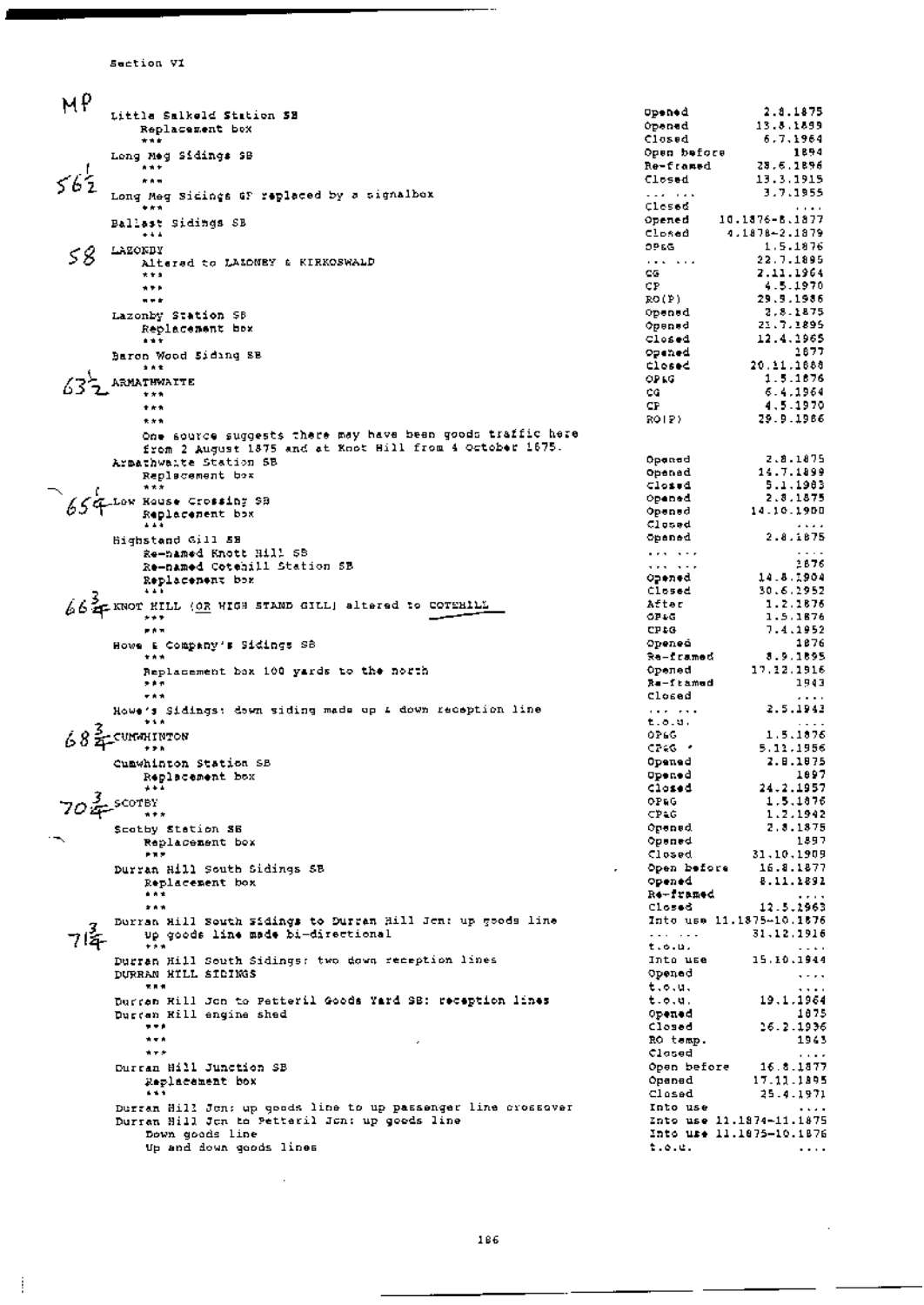Section VI

| Durran Hill Jon to Petteril Goods Yard SB:                              |               | Into use 12.1888-8.1893 |  |
|-------------------------------------------------------------------------|---------------|-------------------------|--|
| up goods line on the down side of the down goods line                   |               |                         |  |
| Second up goods line made bi-directional                                |               | 8.2.1914                |  |
| and named the independent line                                          | t.0.4.        | .                       |  |
| ***                                                                     | Opened        | 2.8.1875                |  |
| PETTERIL GOODS DEPCT (CARLISLE MIDLAND GOODS STATION)                   |               | 3.9.1909                |  |
| Altered to PETTERIL BRIDGE GOODS DEPOT                                  | Closed        | 1.2.1966                |  |
| ***                                                                     |               |                         |  |
| Between Petteril Goods Depot and Petteril Junction the London &         |               |                         |  |
| North Western possessed running powers over the Midland line for        |               |                         |  |
| the exchange of merchandise traffic. The North Eastern also             |               |                         |  |
| exercised running powers over this section of the Midland line          |               |                         |  |
| for the exchange of traffic.                                            |               |                         |  |
| Between Petteril Goods Depot and Petteril Junction the                  |               |                         |  |
| Glasgow & South Western Railway possessed running powers                |               |                         |  |
| over the Midland line.                                                  |               | 1876 7                  |  |
| Petteril Goods Yard SB                                                  | Opened        | 18.10.1891              |  |
| Replacement box                                                         | Opened        |                         |  |
| ***                                                                     | Re-framed     | 1.1.1.7<br>4.9.1960     |  |
| $* * *$                                                                 | C. temp       | 12.11.1961              |  |
| $+ 11$                                                                  | Made NBP      |                         |  |
|                                                                         | Abolished     | 19.1.1964 ?             |  |
| ***                                                                     | or            | $16.7.1965$ ?           |  |
|                                                                         | Opened        | 1.1.1                   |  |
| Petteril Junction SB                                                    | Opened        | 20.6.1891               |  |
| Replacement box                                                         | $1.11 - 1.11$ |                         |  |
| Re-named Petteril Bridge Junction SB                                    | Closed        | 3.6.1973                |  |
|                                                                         |               |                         |  |
| Between Petteril Junction and the junction with the Citadel             |               |                         |  |
| Station lines the Midland possessed running powers for all              |               |                         |  |
| traffic over the North Eastern line.                                    |               |                         |  |
| Between Petteril Junction and Canal Junction the                        |               |                         |  |
| Midland exercised running powers for goods, coal,                       |               |                         |  |
| coke, and livestock traffic.                                            |               |                         |  |
| Between Petteril Junction and London Road Goods Station the             |               |                         |  |
| Midland exercised running powers over the North Eastern line            |               |                         |  |
| for the exchange of goods, coal, coke, and livestock traffic.           |               |                         |  |
| Between Petteril Junction and Rome Street Junction the Midland          |               |                         |  |
| possessed running powers over the North Eastern line for all            |               |                         |  |
| traffic and exercised them for goods, coal, coke, and livestock         |               |                         |  |
| traffic.                                                                |               |                         |  |
| From London Road Junction the Midland Railway possessed running         |               |                         |  |
| powers over the Carlisle Citadel Station Committee's lines.             |               |                         |  |
| Between Rome Street Junction and Crown Street Goods                     |               |                         |  |
| Station the Midland possessed running powers over                       |               |                         |  |
| the Maryport & Carlisle line.                                           |               | 4.7.1880                |  |
| CARLISLE: rebuilt and enlarged Citadel passenger station                | Opened        | 4.2.1929                |  |
| Station made "closed" for tickets 10 p.m. to 7 a.m. nightly             |               | 25.7.1938               |  |
| Entirely "closed"                                                       |               |                         |  |
| Carlisle No. 12 SB: connection from shunting neck                       |               | 11.5.1896               |  |
| to Up Goods Line to give direct access to the carriage shed             | Into use      |                         |  |
| Between London Road Junction and the Carlisle goods and livestock       |               |                         |  |
| stations the Midland Railway possessed running powers over the          |               |                         |  |
| London & North Western line for the exchange of merchandise traffic.    |               |                         |  |
| Between Carlisle and Glasgow Buchanan Street, Edinburgh, Dundee,        |               |                         |  |
| and Aberdeen the Midland Railway possessed running powers for           |               |                         |  |
| all traffic over the Caledonian line.                                   |               |                         |  |
| Between Canal Junction and Edinburgh, Leith, Granton, Greenhill         |               |                         |  |
| Junction, Larbert Junction, Perth, and Dundee the Midland possessed     |               |                         |  |
| running powers for all traffic over the North British line.             |               |                         |  |
| From Gretna Junction the Midland Railway possessed running powers for   |               |                         |  |
| all traffic ever the whole line of the Glasgow & South Western Railway. |               |                         |  |
|                                                                         |               |                         |  |

187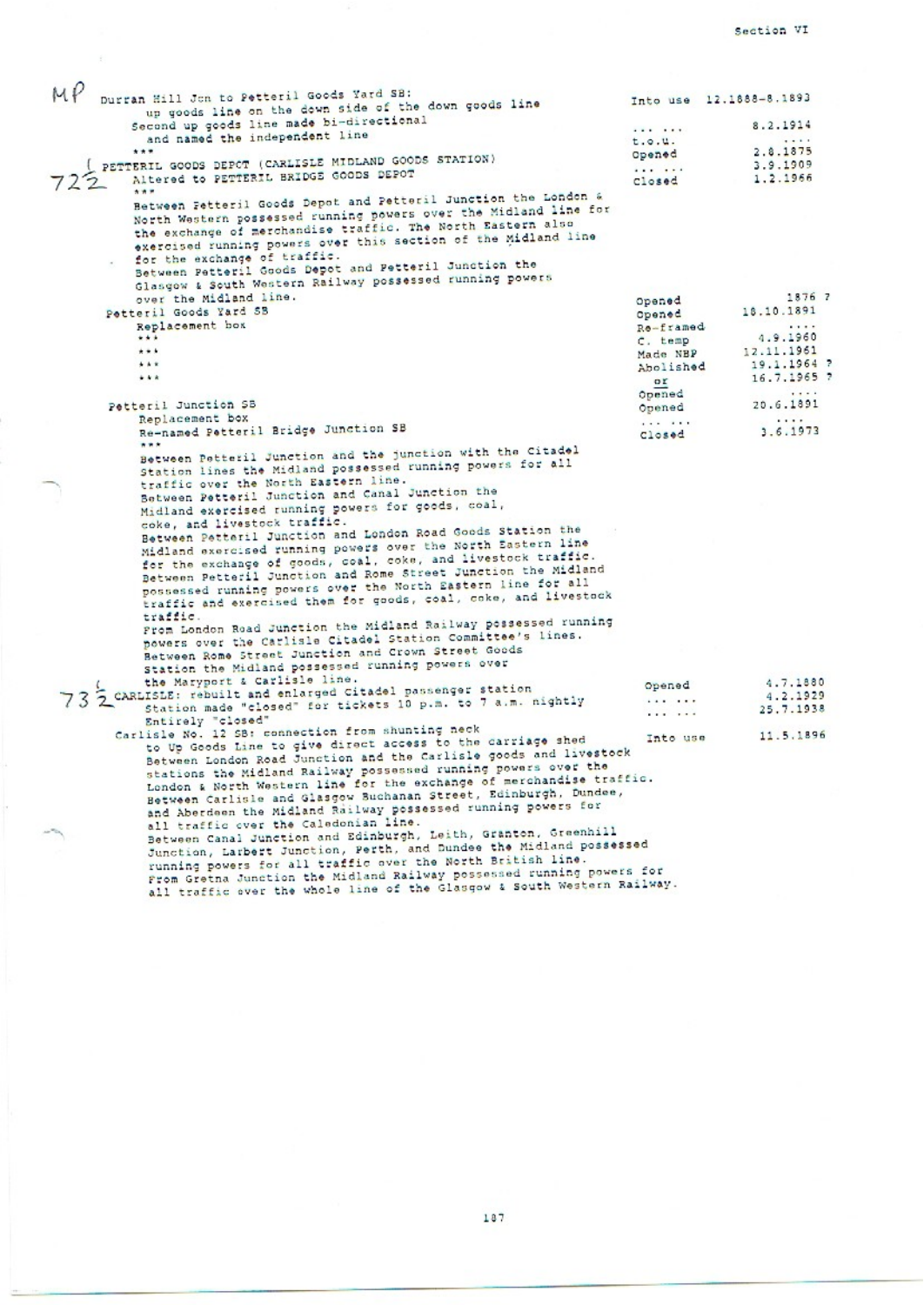## **Railway Drawings Recording Form**

Previous Record number MRP132/7 Record number 1997-5/ S.I MIDLAND RAILWAY SETTLE TO CARLISLE<br>RAILWAY 1<br>CONTRACT PLANS OF ROUTE Title Plannel profosed route showing MR boundaries, **Brief Description** roads, bailedings, fields, watercourses. Parish of Gigglerinch - Township of Selle Landonners : JBirkbeck. J Averton. J Proclar. Ellen Lambert. Reo HIS Swale DBYIM & room  $+9$  & shelf:  $5^{\circ}$ Permanent location length:  $760$  width:  $510$ Dimensions (mm) Paper on Robrice Material Condition good / fair / poor complete / memandete Completeness Original drawing number SHEET 182

Company:  $M \rightarrow$ 

$$
5\text{calc}^{-11} = 2.5 \text{ cm}
$$

Date:

Person: GWALKER LITHOG IOA HEATHCOTE STREET  $S$ MECKLEN BURGH LONDON

Place:

Settle

 $1M65C$ OM OOCH - 1 M 65

Classified category:  $4.721$ ,  $301$ ,  $\sqrt[3]{82}$ ,  $D$ Recorder: 1119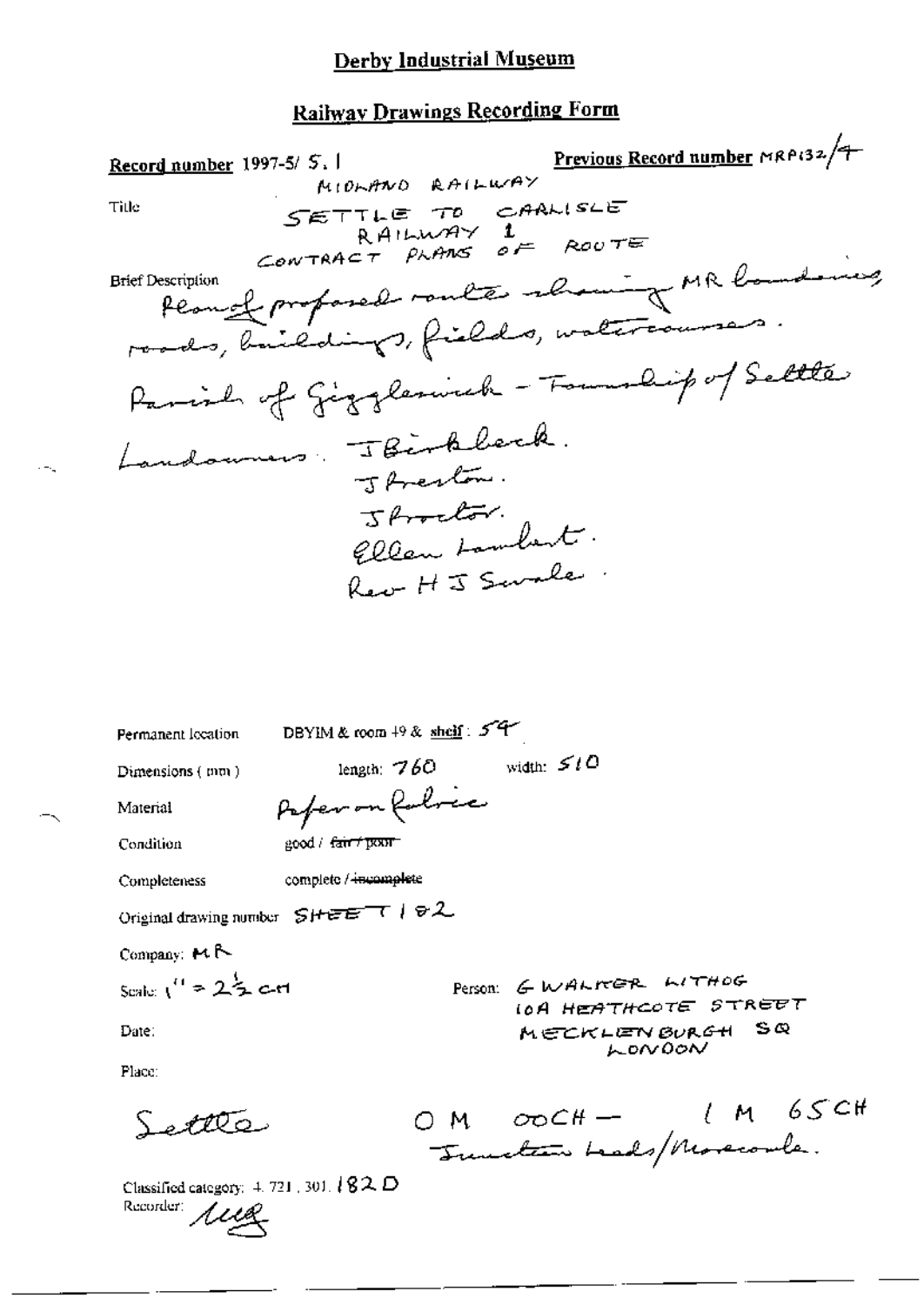| Record number 1997-5/ $5, 2$                                        |                                             | MIDLAND RAILWAY               | Previous Record number MRP132/9                |    |                 |
|---------------------------------------------------------------------|---------------------------------------------|-------------------------------|------------------------------------------------|----|-----------------|
| Title                                                               | SETTLE TO CARLISLE                          |                               |                                                |    |                 |
|                                                                     |                                             | RAILWAY 1                     |                                                |    |                 |
| Brief Description                                                   | CONTRACT PLANS OF ROUTE                     |                               |                                                |    |                 |
|                                                                     | Peanof proposed route shaing MR boundaries, |                               |                                                |    |                 |
|                                                                     | roads, buildings, fields, watercourses.     |                               |                                                |    |                 |
|                                                                     | Parcial of Gigglerwick - Township of Saltle |                               |                                                |    |                 |
|                                                                     | andowners, Rev H J Swale.                   |                               |                                                |    |                 |
|                                                                     |                                             |                               |                                                |    |                 |
|                                                                     |                                             | Tome Sulaliffe.<br>Thishbeck. |                                                |    |                 |
|                                                                     |                                             |                               | Rev-H Documen & F Documen.                     |    |                 |
|                                                                     |                                             | Elizabeth Arwson.             |                                                |    |                 |
|                                                                     |                                             | Mora Hartley.                 |                                                |    |                 |
|                                                                     |                                             |                               |                                                |    |                 |
|                                                                     |                                             |                               |                                                |    |                 |
| Permanent location                                                  | DBYIM & room 49 & shelf. 54                 |                               |                                                |    |                 |
| Dimensions $($ nm $)$                                               | length: $760$                               |                               | width: $510$                                   |    |                 |
| Material                                                            | Paper on Rubric                             |                               |                                                |    |                 |
| Condition                                                           | good / <del>fair</del> from                 |                               |                                                |    |                 |
| Completeness                                                        | complete / incomplete                       |                               |                                                |    |                 |
| Original drawing number SHEET                                       |                                             |                               |                                                |    |                 |
| Company: MA                                                         |                                             |                               |                                                |    |                 |
| Scale: $1'' = 2\frac{1}{2}$ c-rt                                    |                                             |                               | Person: GWALKER WITHOG<br>IOA HEATHCOTE STREET |    |                 |
| Date:                                                               |                                             |                               | MECKLEN BURGH                                  | SŒ |                 |
| Place:                                                              |                                             |                               | LONDON                                         |    |                 |
|                                                                     |                                             | $1 M 65CH -$                  |                                                |    | $2M$ $(1)$ $CH$ |
| Classified category: $4.721 - 301$ , $182D$<br>Recorder <i>Alle</i> |                                             |                               |                                                |    |                 |

 $. -$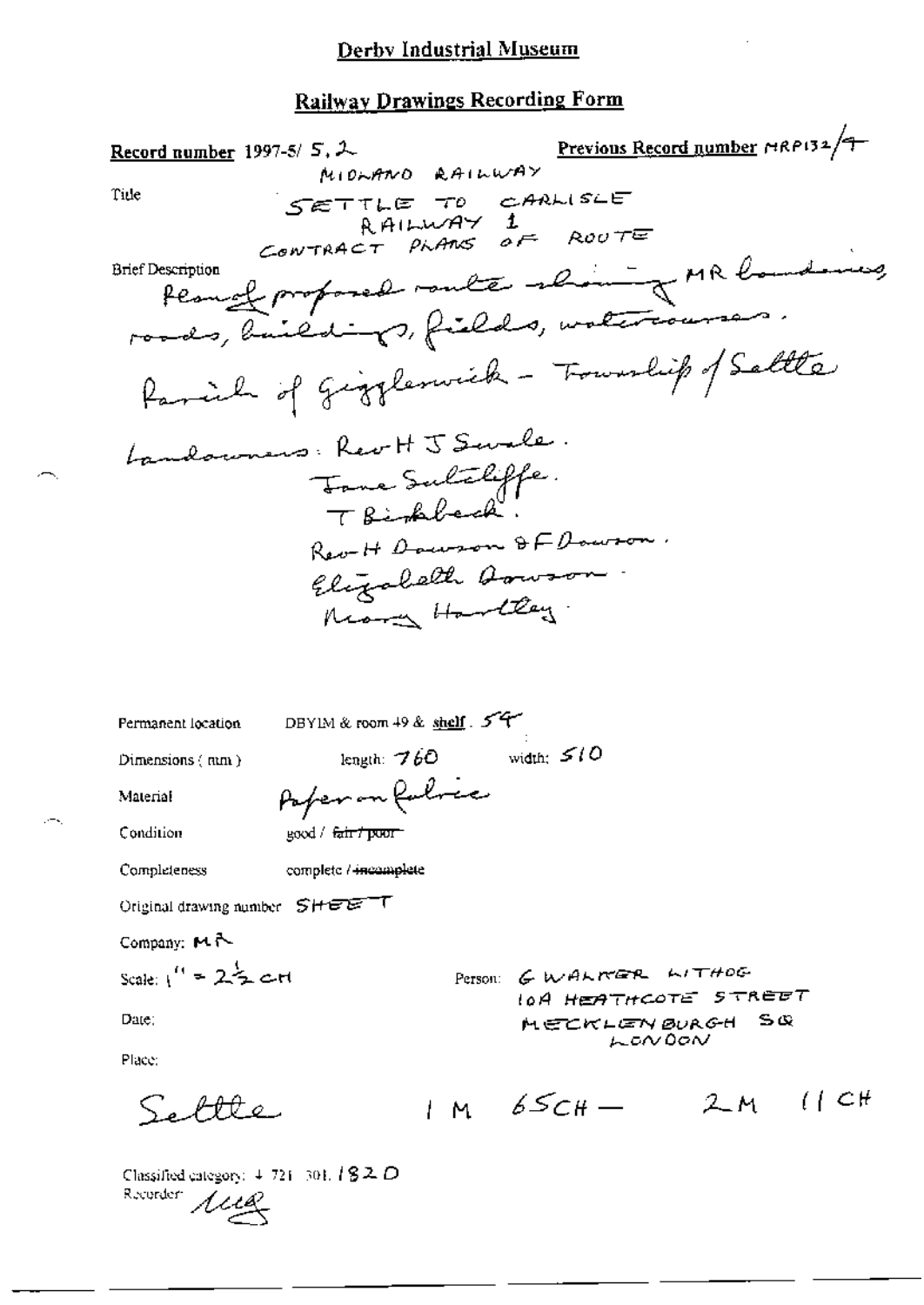Previous Record number MRP132/9-Record number 1997-5/5.3 MIDLAND RAILWAY SETTLE TO CARLISLE<br>RAILWAY 1<br>CONTRACT PLANS OF ROUTE Title Permode proposed route alrowing MR bandones, **Brief Description** roods, buildings, fields, untercourses. foraich of Gigglenvick - Township of Settle: Landownes: Mary Hartley. Elizabeth Downon. J Rentin. Rew Hogarth & J Swale. Health Christie. Tractées of Audioide, Giggleswick & Eldroll DBYIM & room 49 & shelf:  $54$ Permanent location width:  $510$ length:  $760$ Dimensions (mm) Paper on folice Material Condition good / fair / poor complete / incomplete Completeness Original drawing number SHEETT Company: MR Scale:  $1^{\prime\prime}$  =  $2\frac{1}{2}$  cm PETSON: GWALKER LITHOG 10А <del>ИЕЯТНСОТЕ</del> STR<del>EE</del>T Date: MECKLENBURGH SQ LONDON Place:  $3M$   $4H$  $2M$   $(1)$   $CH-$ 

Classified category:  $4.721 \pm 301.182. D$ Recorder rug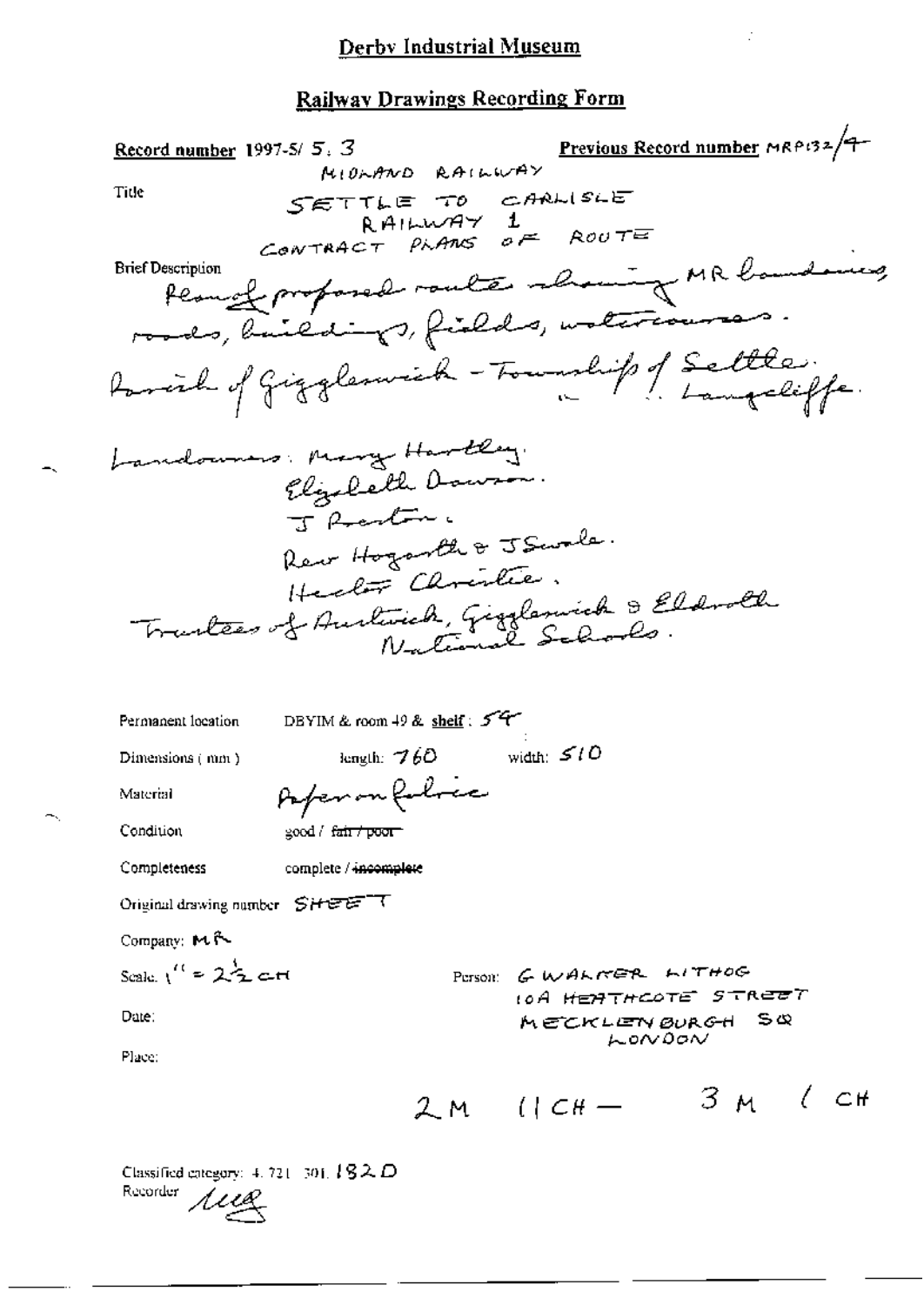Previous Record number MRP132/9 Record number 1997-5/5, 4 DIA<br>MIDAAND RAILWAY Title SETTLE TO CARLISLE RAILWAY 1<br>CONTRACT PLANS OF ROUTE teamof proposed route showing MR boundaries, **Brief Description** reads, buildings, fields, watercourses. Parish of Gigglewick - Township of Langualoffe. Landsumers: Rev G Paley. TSlackhouse. Javenton. Tycanow Elizabeth Brown, H Redmana :<br>Fruitees of Society of Fiends.<br>Agres Sanderson & Mary Braysbow Woods. DBYIM & room 49 & shelf: 54 Permanent location length:  $760$  width:  $510$ Dimensions (mm) Peper on Robrice Material Condition good / fair/poor-Completeness complete / incomplete Original drawing number SHEET 5 Company:  $M \uparrow$ Scale:  $1'' = 2\frac{1}{2}$  c-H Person: GWALKER LITHOG **10A HEATHCOTE STREET** Date. MECKLENBURGH SQ LONDON Place:  $3M + CH - 3M$  7/ CH

Classified category:  $4, 731, 501, 182, 0$ Recorder *Alle*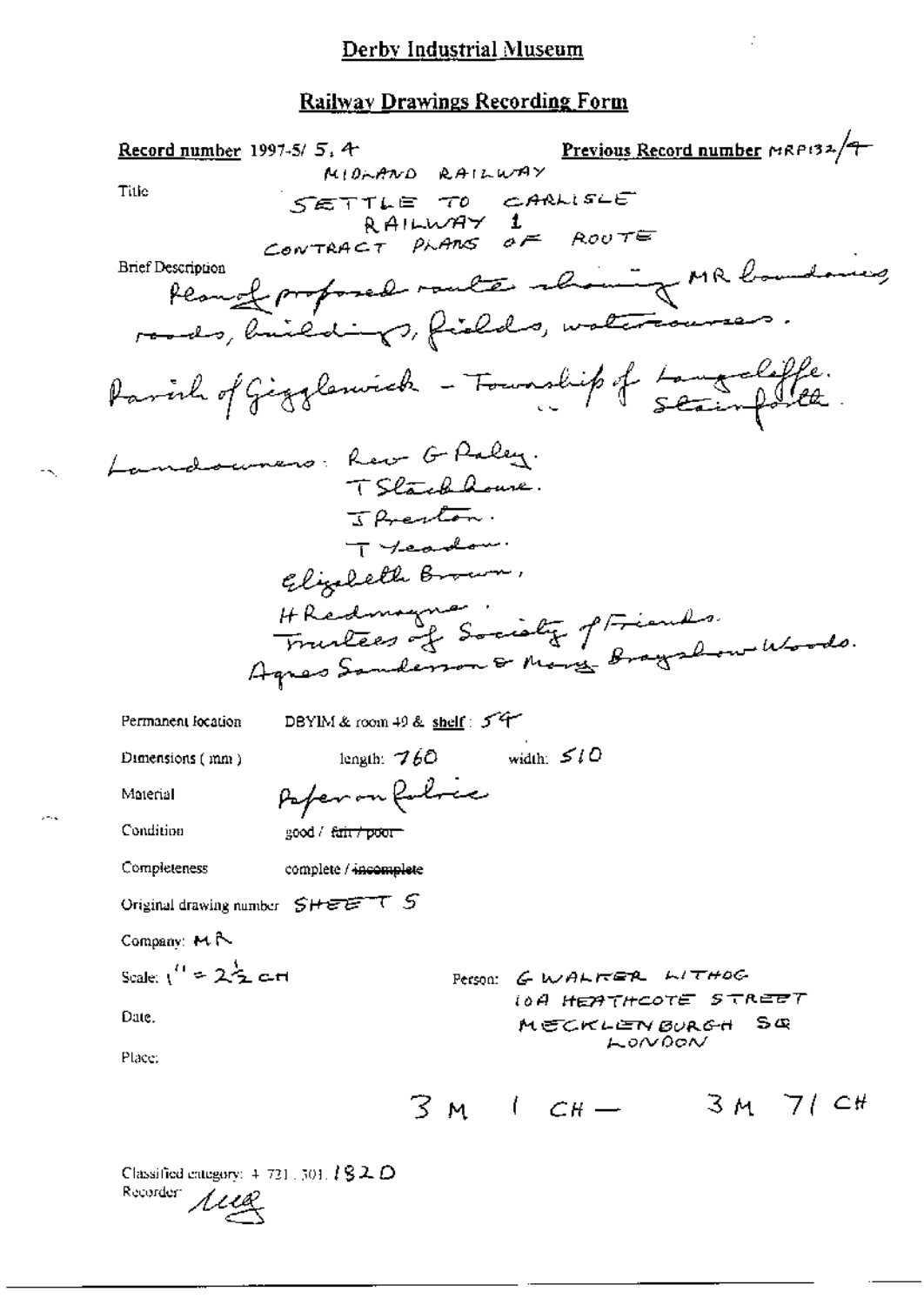Previous Record number MRP132/9-Record number 1997-5/ $5.5$ MIDLAND RAILWAY Title SETTLE TO CARLISLE RAILWAY 1<br>CONTRACT PLANS OF ROUTE Peanof proforced raulte about of MR boundaring **Brief Description** roods, buildings, fields, untercourses. Parish of Gigglemich - Fournlip of Stainforth. Landowners: Elizabeth Brown. H Redmayne. C Brown. T Stackhouse. DBYIM & room 49 & shelf: 54 Permanent location length:  $760$  width:  $510$ Dimensions (mm) Paper on followe Material Condition good / fair poor Completeness complete / incomplete Original drawing number  $S$ HEET6 Company:  $H \sim$ Scale:  $1'' = 2\frac{1}{2}$  c-rt Person: GWALTER LITHOG **10A HEATHCOTE STREET** Date: Sœ MECKLEN BURGH  $\sim$  DNDON Place 3 M  $7/CH -$  4 M 6/CH Stainforth

Classified category:  $4, 721, 301, 182D$ Recorder *LUG*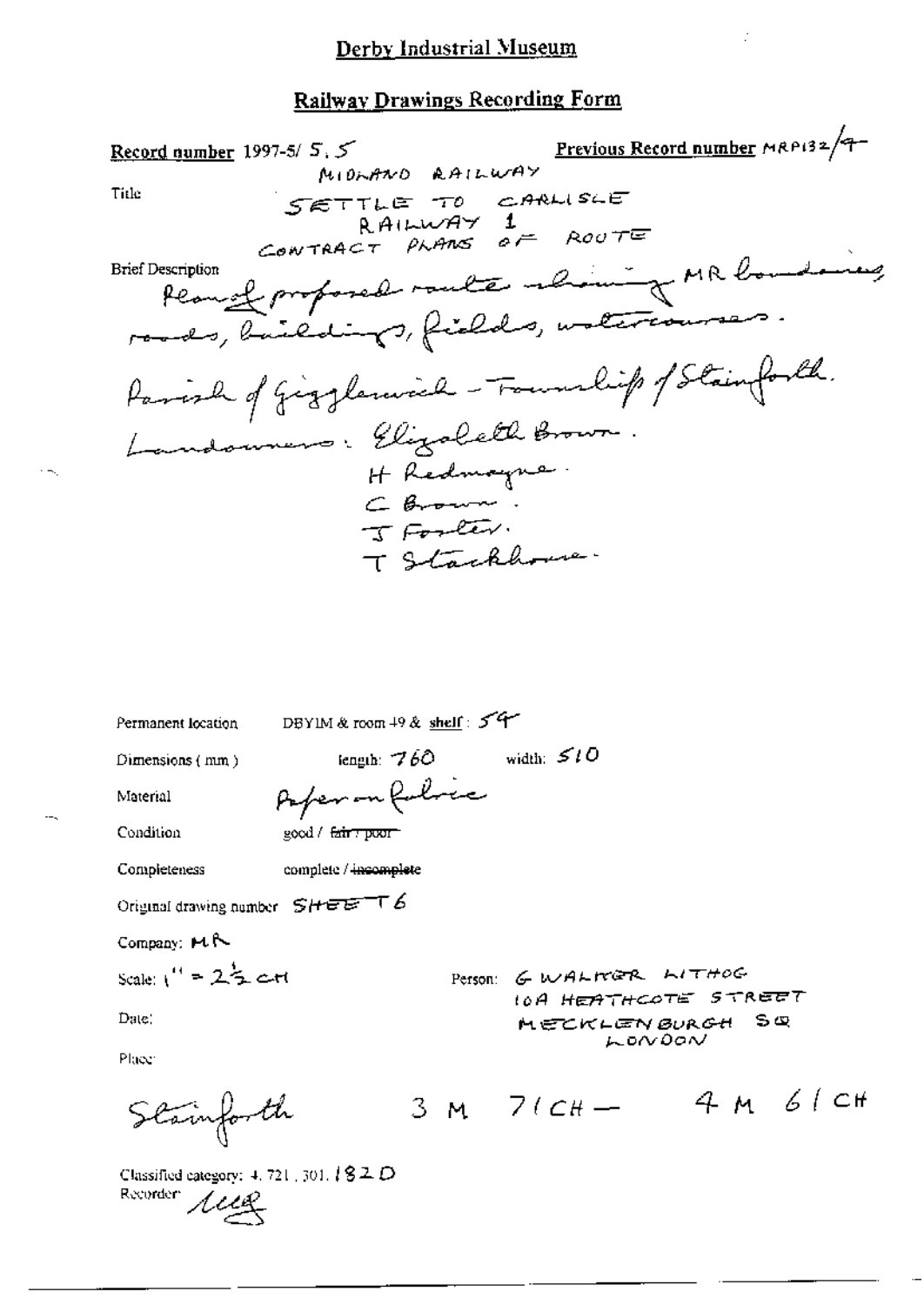### **Railway Drawings Recording Form**

Previous Record number MRP132/9 5.6<br>MIOLAND RAILWAY Record number 1997-5/5. 6 SETTLE TO CARLISLE<br>RAILWAY 1<br>CONTRACT PLANS OF ROUTE Title fermed proposed route about MR boundaring **Brief Description** Parcial of Giogleswick - Township of Stainforth. Landowners Coronar. Elizabeth Foster. Sir N Ryanoft. S Clopham.

Permanent location DBYIM & room 49 & shelf : 5 4 length:  $760$  width:  $510$ Dimensions (mm) Paper on followe Material Condition good / fair / poor Completeness complete / incomplete Original drawing number  $S H E E T T$ Company: MR Scale:  $1'' = 2\frac{1}{2}$  cm POTSOU: GWALTER LITHOG IOA HEATHCOTE STREET Date: MECKLENBURGH SQ  $LONOON$ Place:  $4M 6lCH - 5M 5l CH$ 

Classified category:  $4, 721, 301, 182, D$ Recorder *ALLE*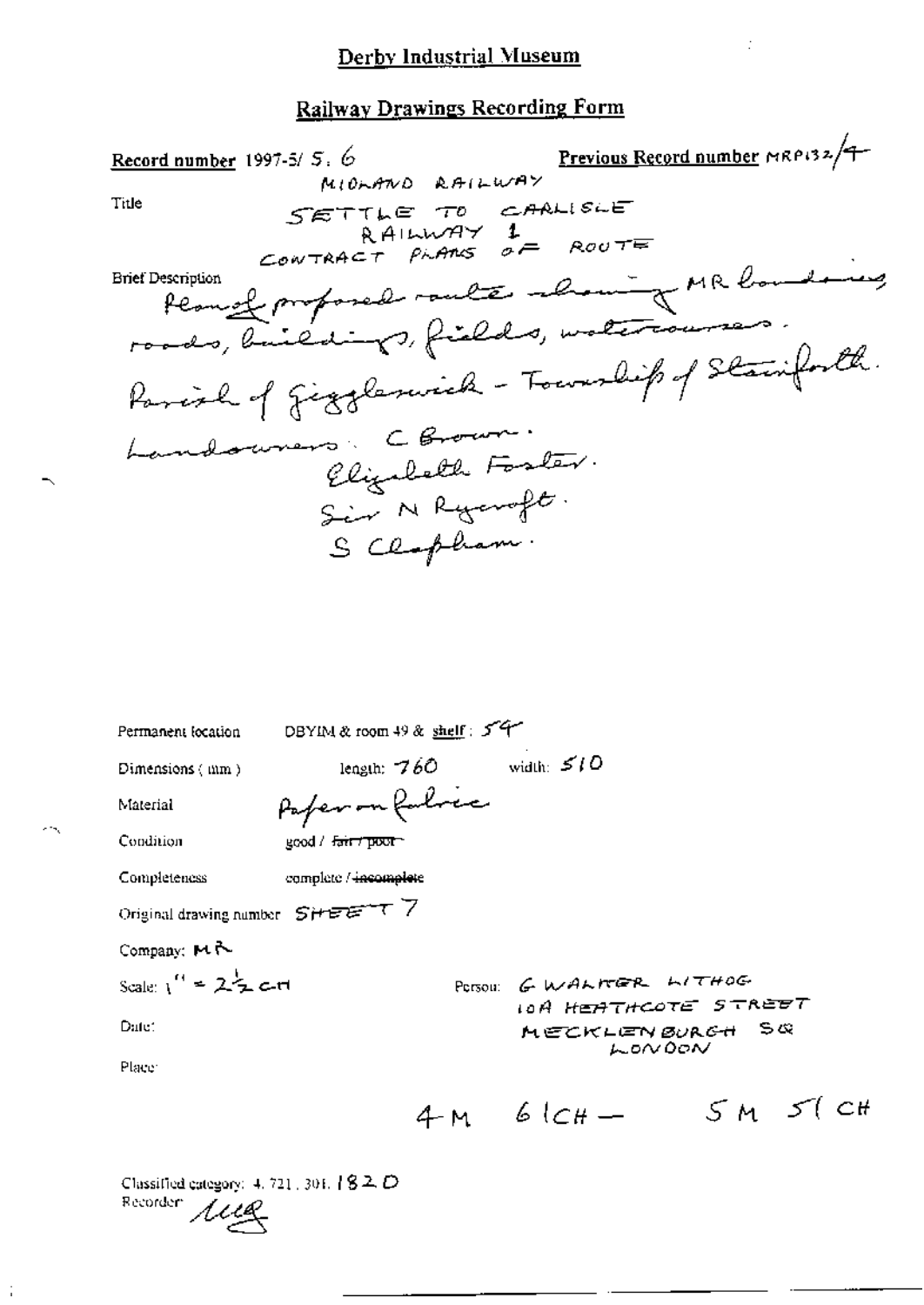#### **Railway Drawings Recording Form**

Previous Record number MRA132/7-5.7<br>MIOLAND RAILWAY Record number  $1997-5/5$ , 7 SETTLE TO CARLISLE<br>RAILWAY 1<br>CONTRACT PLANS OF ROUTE Title respection femme proformale monte medicine MR boundaries **Brief Description** Innelocomers: CBrown, CORighton. J Seinger. TKusukes Permanent location DBYIM & room 49 & shelf: 54 length:  $760$  width:  $510$ Dimensions (mm) Paper on follow Material Condition good / fair / pour -Completeness complete / incomplete Original drawing number  $S$ HEET  $S$ Company: MR Scale:  $1''$  =  $2\frac{1}{2}$  c.H Person: GWALTER LITHOG **IOA HEATHCOTE STREET** Date: MECKLENBURGH SQ LONDON Place:  $5M51cH - 6M4cH$ 

Classified category: 4, 721, 301, 182, D Recorder *Alle*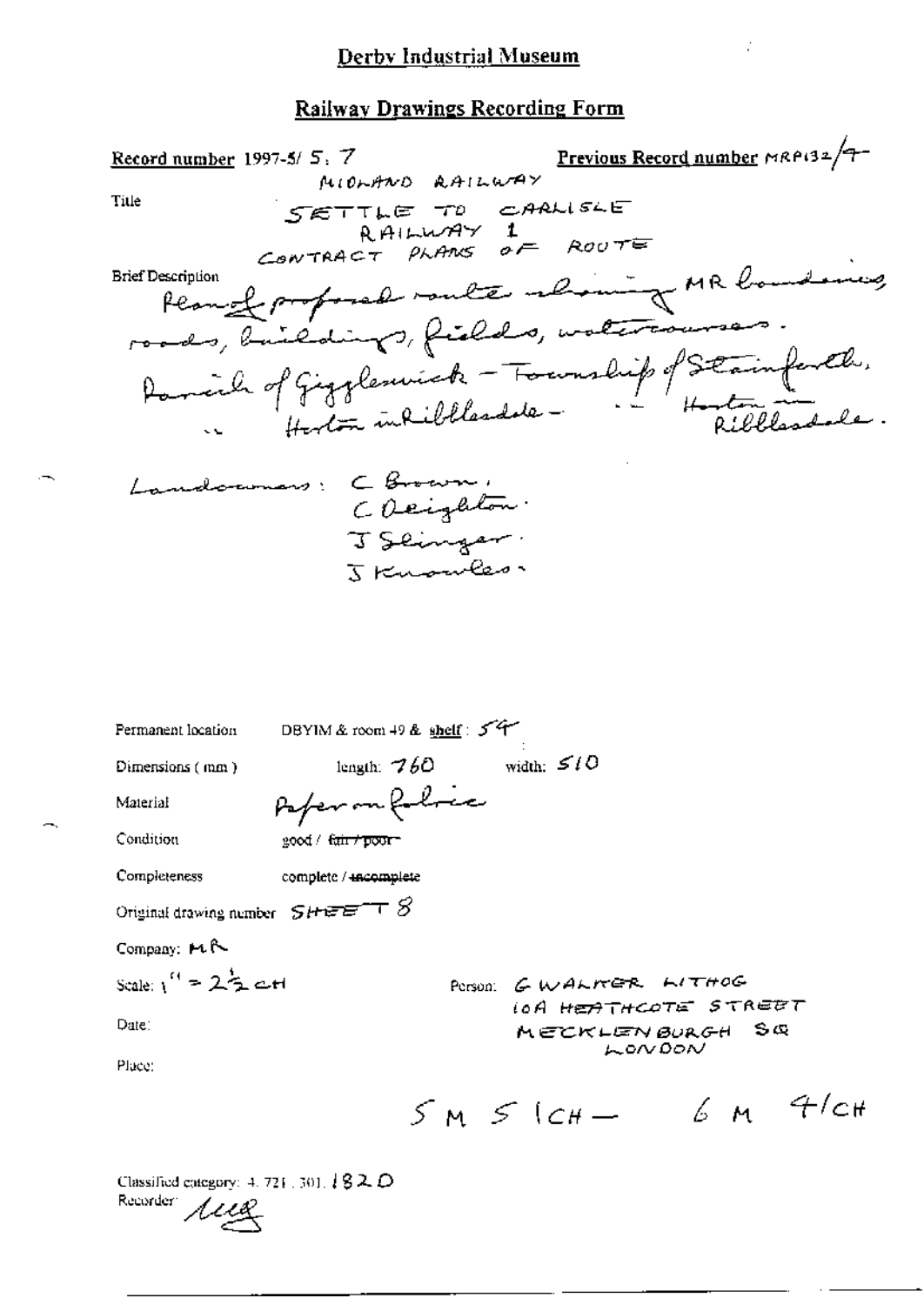# **Railway Drawings Recording Form**

| Previous Record number MRP132/T<br>Record number 1997-5/ $5,8$                     |  |
|------------------------------------------------------------------------------------|--|
| MIOLAND RAILWAY<br>Ti⊔e                                                            |  |
| SETTLE TO CARLISLE<br>RAILWAY 1                                                    |  |
| CONTRACT PLANS $oF$ ROUTE                                                          |  |
| <b>Brief Description</b>                                                           |  |
| Peacefortand route change MR boundaring                                            |  |
| roads, buildings, fields, untercourses.                                            |  |
| Parcile of Hostonia Ribblesdale - Fournalist of Hostonia                           |  |
| Landouners: Cleighton.                                                             |  |
| J Knowles.                                                                         |  |
| J Forter.                                                                          |  |
| J & Ann Hammond.                                                                   |  |
|                                                                                    |  |
|                                                                                    |  |
|                                                                                    |  |
|                                                                                    |  |
|                                                                                    |  |
| DBYIM & room 49 & shelf : $54$<br>Permanent location                               |  |
| width: $510$<br>length: $760$<br>Dimensions (mm)                                   |  |
| Paper on follow<br>Material                                                        |  |
| Condition<br>good / fair / poor                                                    |  |
| Completeness<br>complete / incomplete                                              |  |
| Original drawing number SHEET 9                                                    |  |
| Company: $M \sim$                                                                  |  |
| scale: $1'' = 2\frac{1}{2}$ c-rl<br>Person: GWALTER WITHOG<br>10A HEATHCOTE STREET |  |
| Date:<br>MECKLENBURGH SQ                                                           |  |
| LONDON<br>Place:                                                                   |  |
| $7M$ 31 cH<br>$6M$ 4/ $CH-$                                                        |  |

Classified category: 4, 721 , 301,  $\sqrt{l}$  **S** 2,  $D$ Recorder Aug

 $\sim$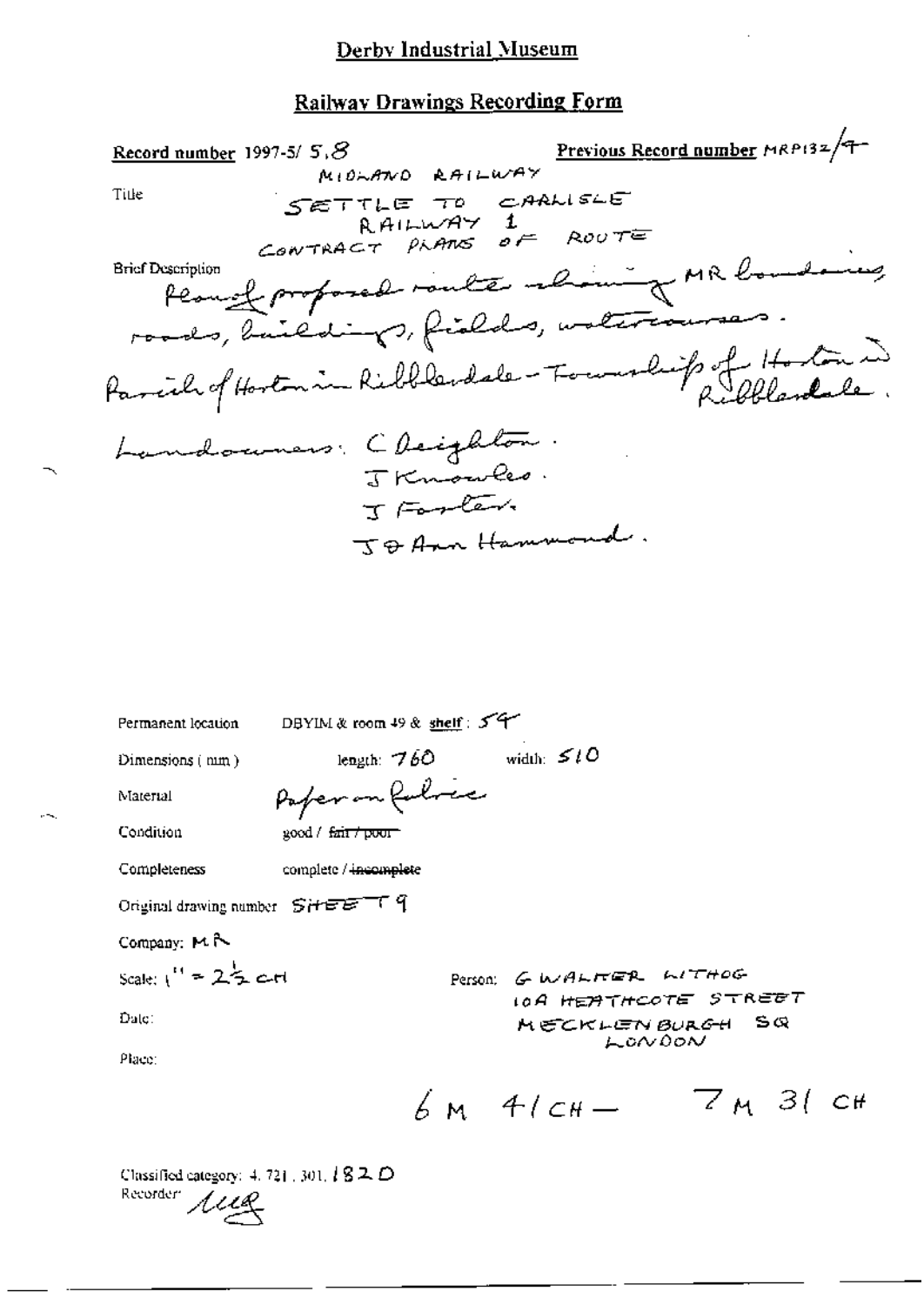## **Railway Drawings Recording Form**

| Previous Record number MRP132/9<br>Record number 1997-5/5, 9<br>MIOLAND RAILWAY<br>Title<br>SETTLE TO CARLISLE<br>RAILWAY 1<br>CONTRACT PLANS OF ROUTE<br><b>Brief Description</b><br>Planch profosod route about of MR banding<br>roads, buildings, fields, watercourses.<br>Parcile of Horton in Ribblesdale - Township of Hoston |
|-------------------------------------------------------------------------------------------------------------------------------------------------------------------------------------------------------------------------------------------------------------------------------------------------------------------------------------|
| owners: JOAnn Hammond.<br>J Tennent.                                                                                                                                                                                                                                                                                                |
| H Ford -                                                                                                                                                                                                                                                                                                                            |
|                                                                                                                                                                                                                                                                                                                                     |
|                                                                                                                                                                                                                                                                                                                                     |
| DBYIM & room 49 & shelf: $5^{\circ}$<br>Permanent location                                                                                                                                                                                                                                                                          |
| width: $510$<br>length: $760$<br>Dimensions (mm)                                                                                                                                                                                                                                                                                    |
| Paper on forlice<br>Material                                                                                                                                                                                                                                                                                                        |
| Condition<br>good / fair / pixir-                                                                                                                                                                                                                                                                                                   |
| Completeness<br>complete / incomplete                                                                                                                                                                                                                                                                                               |
| Original drawing number $SHEE^{-\top}$ (O                                                                                                                                                                                                                                                                                           |
| Company: $H \sim$                                                                                                                                                                                                                                                                                                                   |
| $0 - 2$                                                                                                                                                                                                                                                                                                                             |

Scale:  $V = 2.5$  c-H

Date:

 $\cdot$   $\sim$ 

Person: GWALKER LITHOG **IOA HEATHCOTE STREET**  $S\propto$ MECKLEN BURGH LONDON

Place.

$$
7M \quad 3/CH
$$
 - 8 M 2ICH

Classified category: 4, 721, 301, 182 D Recorder *ALLE*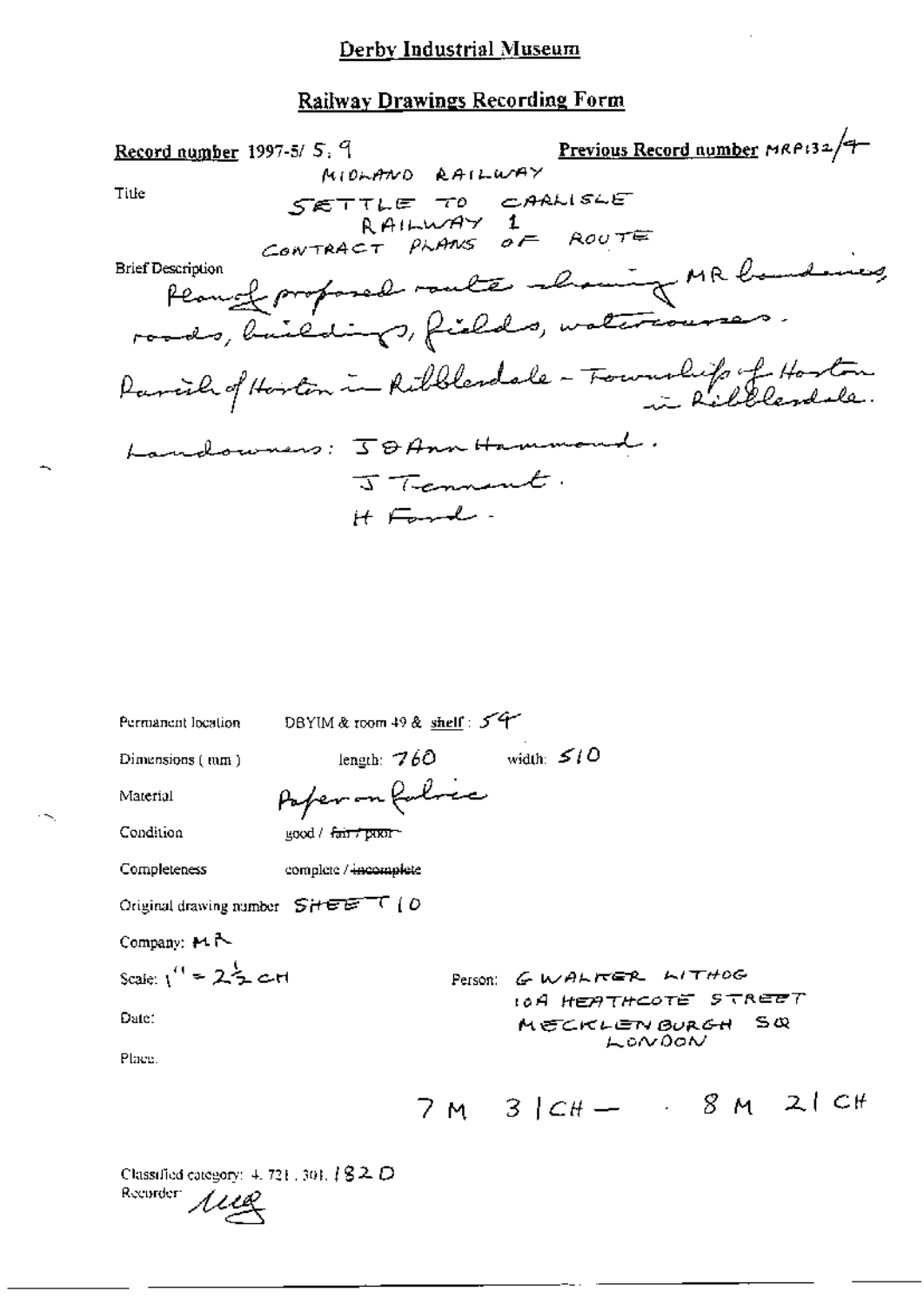# **Railway Drawings Recording Form**

| Record number 1997-5/ $5.10$                                              | Previous Record number MRP132/9 |
|---------------------------------------------------------------------------|---------------------------------|
| MIDLAND RAILWAY<br>Ti⊔e<br>$SETTE T0 CAAUSE$<br>RAILWAY 1                 |                                 |
| CONTRACT PLANS OF ROUTE                                                   |                                 |
| Planger por posed route aliming MR boundaring<br><b>Brief Description</b> |                                 |
| roads, bailedings, fields, watercourses.                                  |                                 |
| Parish of Hoston in Ribblesdole - Fourabile of Hoston 5                   |                                 |
| Landouners; 5Hammond QAnn Hammond                                         |                                 |
| $1+7$                                                                     |                                 |

| Permanent location                        | DBYIM & room 49 & shelf: $577$                    |
|-------------------------------------------|---------------------------------------------------|
| Dimensions $(mn)$                         | width: $510$<br>length: $760$                     |
| Material                                  | Paperon folice                                    |
| Condition                                 | good / f <del>air / poor -</del>                  |
| Completeness                              | complete / <del>incomplet</del> e                 |
| Original drawing number $S H E E^{-\tau}$ |                                                   |
| Company: $M \uparrow$                     |                                                   |
| Scale: $1'' = 2\frac{1}{2}$ c-ri          | Person: GWALKER LITHOG                            |
| Date:                                     | 10A HEATHCOTE STREET<br>MECKLENBURGH SQ<br>LONDON |
| Place:                                    |                                                   |
|                                           | 9M/(CH<br>$M 2(CH -$                              |

Classified category: 4. 721, 301,  $182D$ <br>Recorder:  $\mu_{\mathcal{L}}$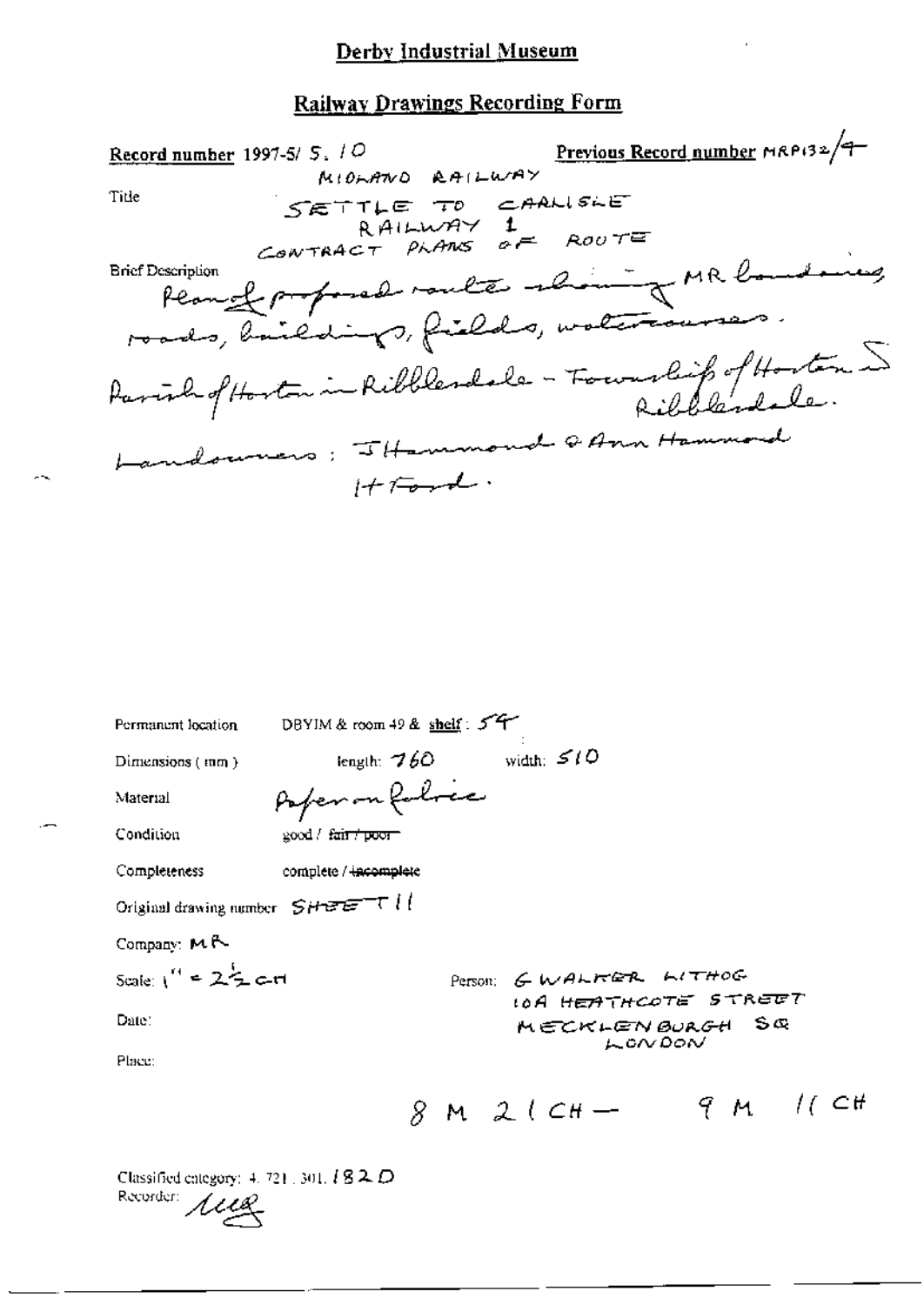# **Railway Drawings Recording Form**

| Record number 1997-5/ S, <i>II</i><br>MIDLAND RAILWAY<br>Title<br>SETTLE TO CARLISLE<br>RAILWAY 1<br>CONTRACT PLANS OF ROUTE<br><b>Brief Description</b><br>Plange profosed route abount MR boundaries<br>roads, baildings, fields, watercourses.<br>Parent of Hoston in Ribblandale - Township of Hoston | <b>Previous Record number HRPI32/9</b><br>I Kilblandsle. |
|-----------------------------------------------------------------------------------------------------------------------------------------------------------------------------------------------------------------------------------------------------------------------------------------------------------|----------------------------------------------------------|
| andowners; H Ford<br>RAbbotron, JForter, EAgraton.<br>I Forter.<br>RAbbotron.                                                                                                                                                                                                                             |                                                          |
| DBYIM & room 49 & shelf: 54<br>Permanent location                                                                                                                                                                                                                                                         |                                                          |
| width: $510$<br>length: $760$<br>Dimensions (mm)                                                                                                                                                                                                                                                          |                                                          |
| Paper on Robrec<br>Material                                                                                                                                                                                                                                                                               |                                                          |
| Condition<br>good / <del>fair / poor -</del>                                                                                                                                                                                                                                                              |                                                          |
| Completeness<br>complete / incomplete                                                                                                                                                                                                                                                                     |                                                          |
| Original drawing number $SHEET$ (2                                                                                                                                                                                                                                                                        |                                                          |
| Company: MA                                                                                                                                                                                                                                                                                               |                                                          |
| Seate: $1'' = 2\frac{1}{2}$ c-rt                                                                                                                                                                                                                                                                          | Person: GWALTER LITHOG                                   |
| Date:                                                                                                                                                                                                                                                                                                     | 10A HEATHCOTE STREET<br>MECKLENBURGH SQ                  |
| Place:                                                                                                                                                                                                                                                                                                    | LONDON                                                   |
| 9 M                                                                                                                                                                                                                                                                                                       | - CH<br>10 M I<br>$11 \text{ } CH \rightarrow$           |

Classified category: 4, 711 , 301,  $l$   $\mathbf{8}$   $\mathbf{2},$   $\mathbf{D}$ Recorder Aug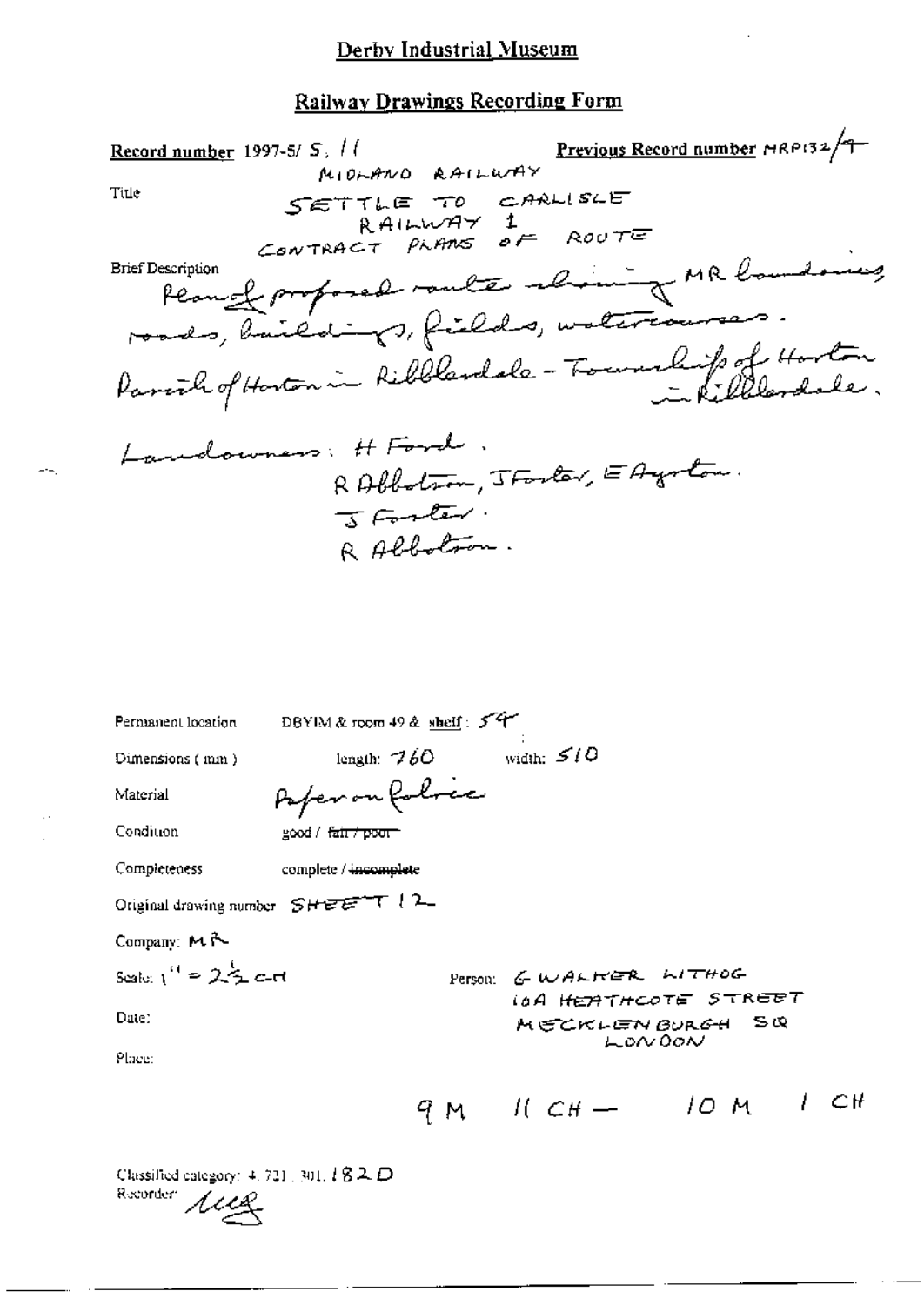#### **Railway Drawings Recording Form**

 $\mu$ . 12<br>MIORANO RAILWAY Record number 1997-5/  $5.12$ SETTLE TO CARLISLE<br>RAILWAY 1<br>CONTRACT PLANS OF ROUTE Title Peacef proposed route showing MR boundaries, Brief Description roads, buildings, fields, watercourses. Parish of Hoston in Ribblesdale - Foundity of Hoston Landouners: RAbbotson. Rew R Chopman. EAyoton. DBYIM & room 49 & shelf: 54 Permanent location length;  $760$  width:  $510$ Dimensions (mm) Paperon folice Material Condition  $good / *fair*$  poor Completeness complete / incomplete Original drawing number  $SHEE$ <sup>T</sup> 13 Company: MA Scale:  $1'' = 2\frac{1}{2}$  at Person: GWALFER LITHOG **IOA HEATHCOTE STREET** Date: MECKLEN BURGH Sœ LONDON Place: IOM  $(CH - 10M)$  7(CH Classified category:  $4.721$  , 301,  $1820$ 

Recorder 1114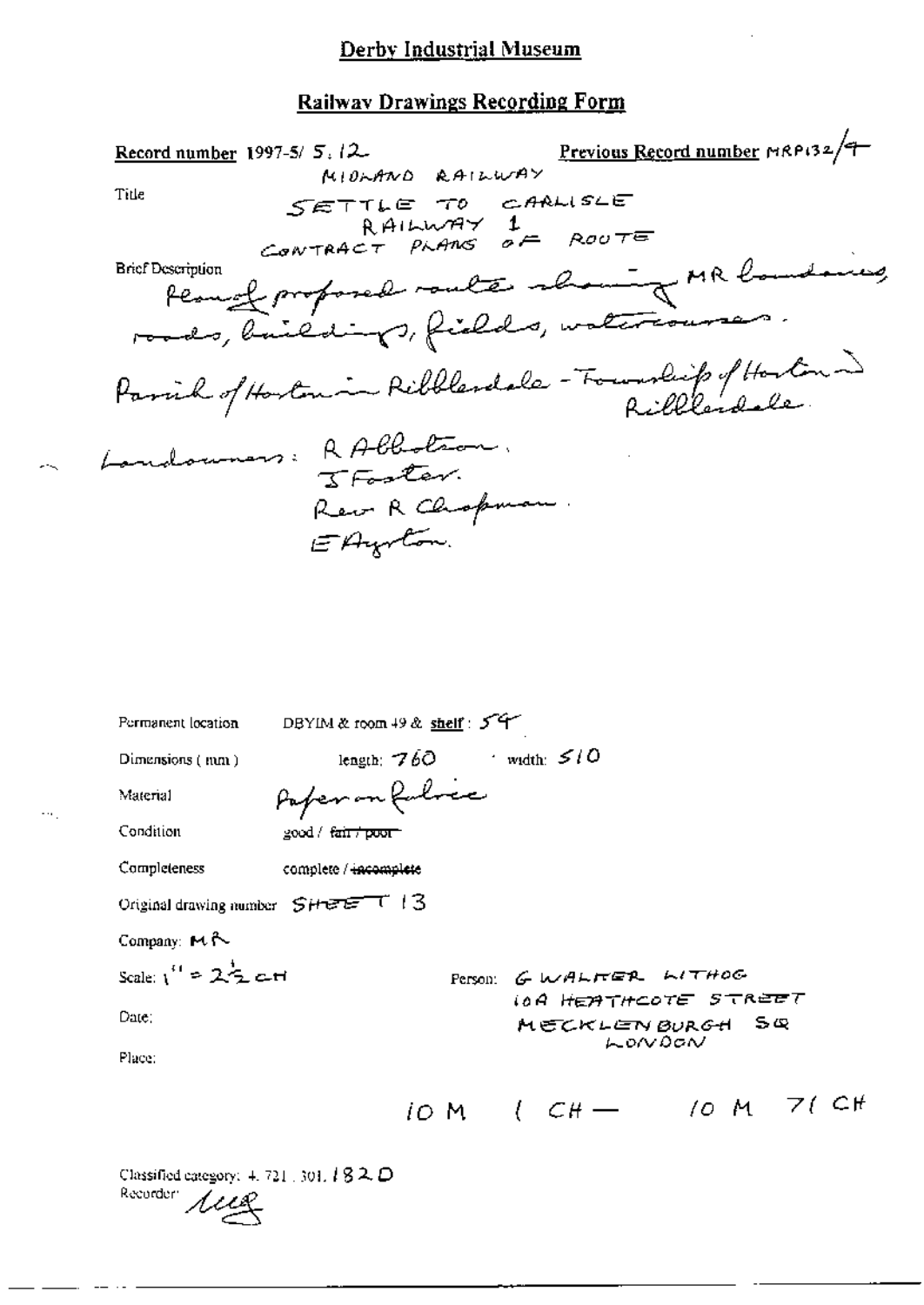Previous Record number MRP132/9-Record number 1997-5/ $5, 13$ MIOLAND RAILWAY Title SETTLE TO CARLISLE  $U \sim 10^{10}$  CHALISLE<br>CONTRACT PLANS OF ROUTE fear of proposed raule shaing MR boundaring **Brief Description** Parcial of Hoston - Ribblesdale - Township of Hoston Landowners EAgenton.  $005$ Farrer.  $S$  Brown. DBYIM & room 49 & shelf: 54 Permanent location width:  $510$ length:  $760$ Dimensions (mm) Paper on folice Material Condition  $good / ~~fair / pxx~~$ 

complete / + neomplete Completeness

Original drawing number  $5$  +  $\epsilon$  =  $\epsilon$  +  $(4 -$ 

Company:  $H \sim$ 

$$
Scale: 1'' = 22 \pm cH
$$

Date.

Person: GWALTER WITHOG **10A HEATHCOTE STREET**  $S$   $\infty$ MECKLEN BURGH LONDON

Place.

$$
10 M 71 CH \rightarrow 11 M 61 CH
$$

 $\mathbf{r}$  and  $\mathbf{r}$ 

Classified category:  $4.721$ , 301,  $182D$ Recorder:  $\mu$ ez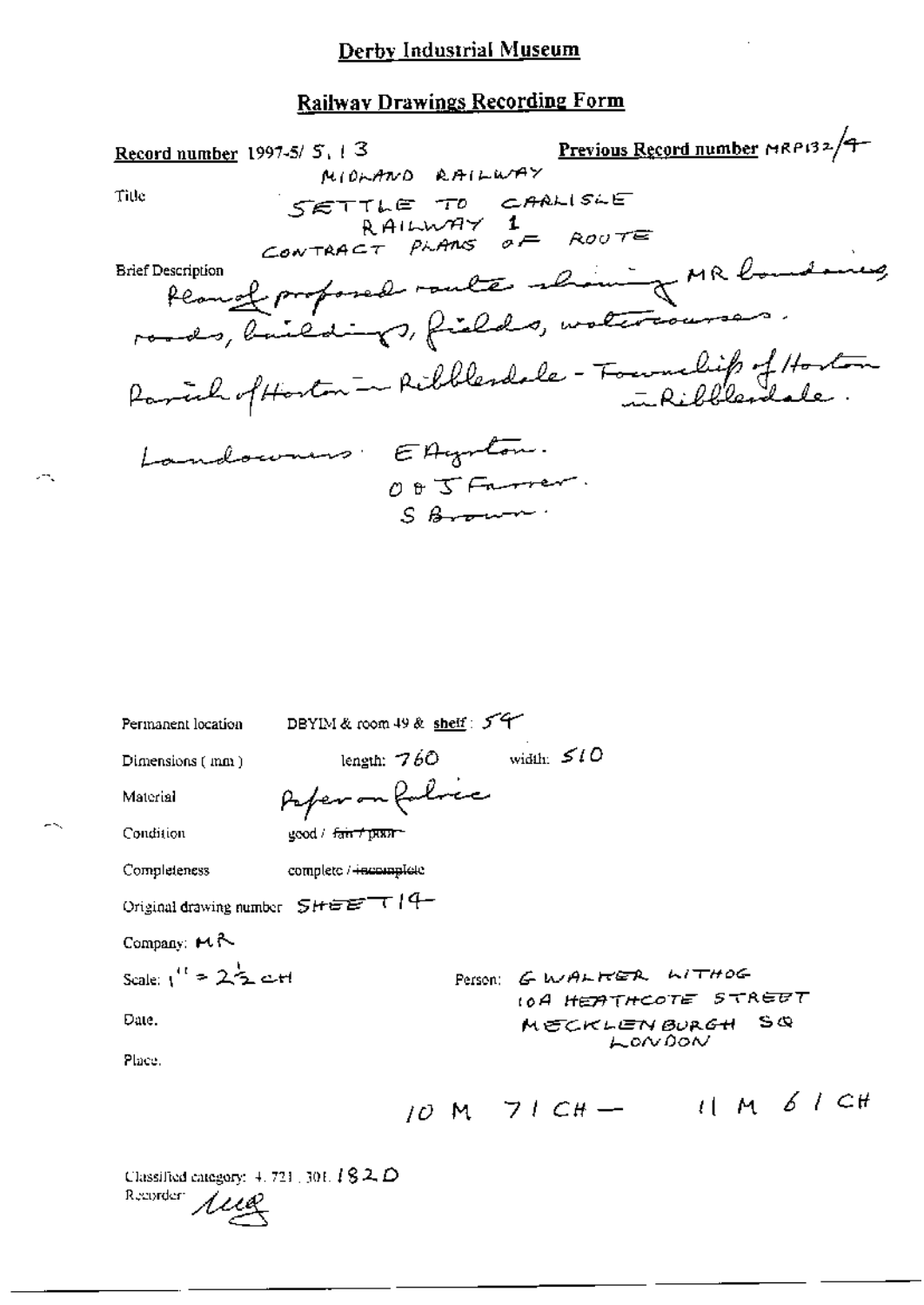$\ddot{\phi}$ 

# **Railway Drawings Recording Form**

| Previous Record number MRP132/9-<br>Record number 1997-5/ $5,14$<br>MIDLAND RAILWAY<br>Title<br>SETTLE TO CARLISLE<br>RAILWAY 1<br>CONTRACT PLANS OF ROUTE<br>Planet proposed route alimination MR boundaries<br><b>Brief Description</b><br>Parish of Bentlem - Fourship of Ingleton. |
|----------------------------------------------------------------------------------------------------------------------------------------------------------------------------------------------------------------------------------------------------------------------------------------|
| Landouners : S Brown                                                                                                                                                                                                                                                                   |
| DBYIM & room 49 & shelf: 54<br>Permanent location<br>width: $510$<br>length: $760$<br>Dimensions (mm)<br>Paper on folice<br>Material                                                                                                                                                   |
| Condition<br>good / f <del>air / poor -</del><br>complete / incomplete<br>Completeness<br>Original drawing number $S H E E^{-T} U S$                                                                                                                                                   |
| Company: MR<br>Scale: $1'' = 2\frac{1}{2}$ art<br>PORSON GWALKER WITHOG<br><b>IOA HEATHCOTE STREET</b><br>Date:<br>MECKLENBURGH SQ<br>LONDON                                                                                                                                           |

Classified category: 4, 721, 301,  $\sqrt{l}$  **3** 2,  $D$ Recorder *LUB* 

 $\sim$   $\sim$ 

 $\sim$   $\sim$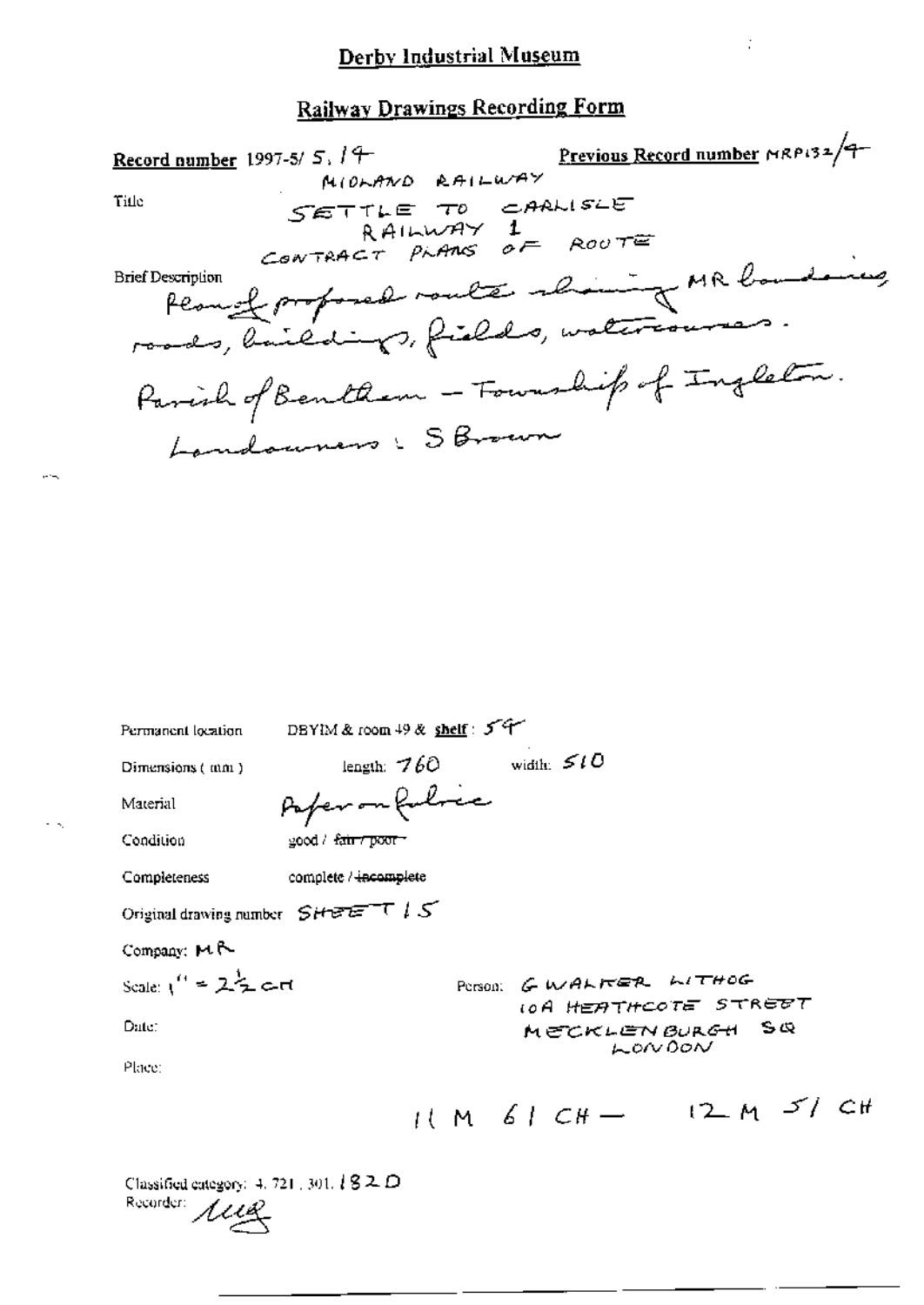ż

# Railway Drawings Recording Form

|                                                                                    | <b>Previous Record number HRPI32/4</b> |
|------------------------------------------------------------------------------------|----------------------------------------|
| Record number 1997-5/ $5.15$<br>MIDLAND RAILWAY                                    |                                        |
| Title<br>SETTLE TO CARLISLE<br>CONTRACT PLANS $\overline{AF}$ ROUTE                |                                        |
| Plange profond route about of MR boundaries<br><b>Brief Description</b>            |                                        |
| roads, baildings, fields, watercourses.<br>Parcil of Bentham-Fourship of Ingleton. |                                        |
| Landourers : SBrown.                                                               |                                        |
| Shown, HProcley 08JFamer                                                           |                                        |
|                                                                                    |                                        |

| Permanent location                     | DBYIM & room 49 & shelf: 54                       |
|----------------------------------------|---------------------------------------------------|
| Dimensions (mm)                        | width: $510$<br>length: $760$                     |
| Material                               | Paper on Robrice                                  |
| Condition                              | good / <del>fair / poor -</del>                   |
| Completeness                           | complete / incomplete                             |
| Original drawing number $5 + \sqrt{5}$ |                                                   |
| Company: H R                           |                                                   |
| Scale: $i' = 2\frac{1}{2}$ cH          | Person: GWALTER LITHOG                            |
| Date:                                  | 10A HEATHCOTE STREET<br>MECKLENBURGH SQ<br>LONDON |
| Place.                                 |                                                   |
|                                        | 12 M $51$ CH - 13 M 35 CH                         |

Classified category: 4, 721–501,  $l$  **S** $\lambda$   $D$ Recorder *Live*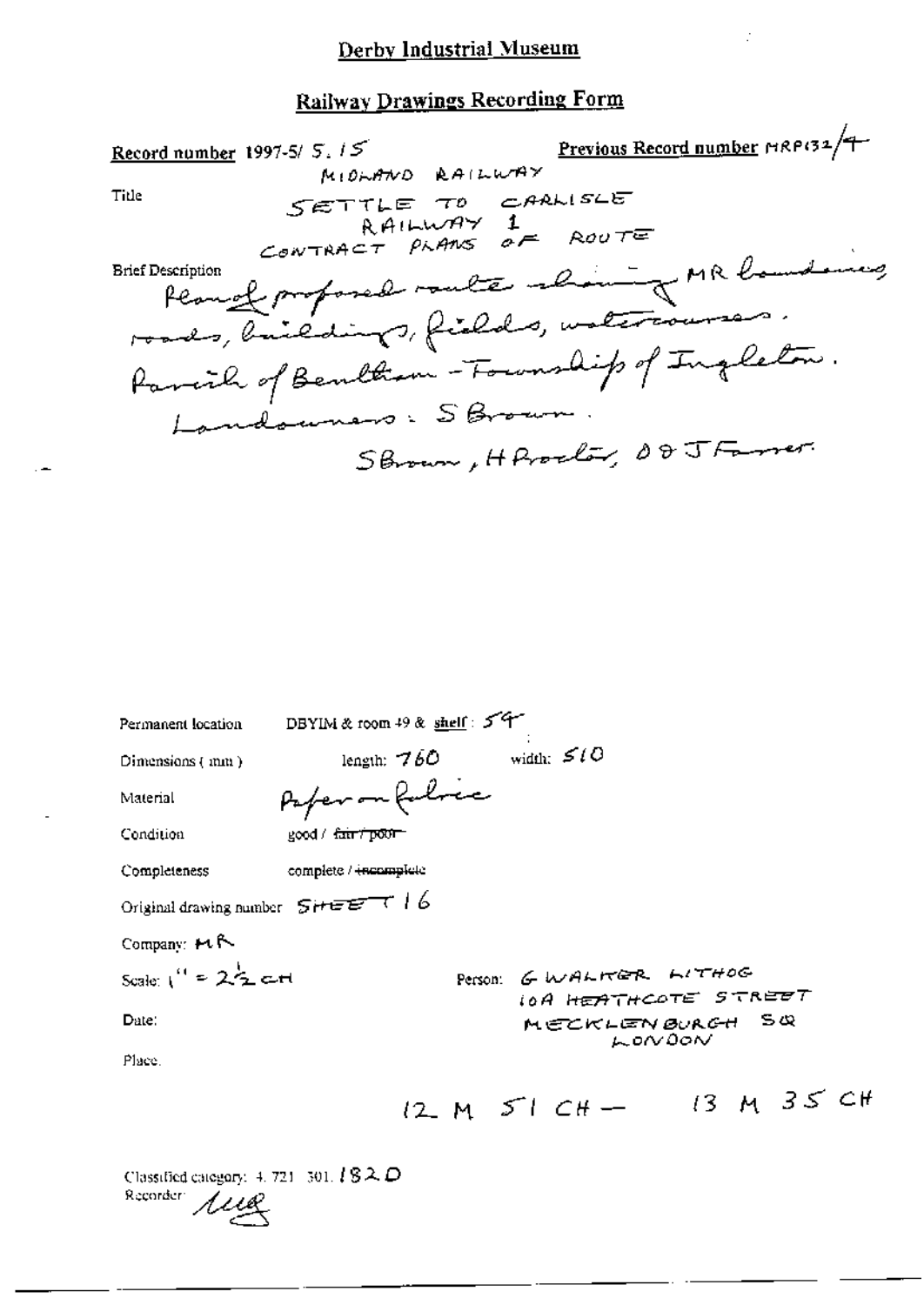ċ

## Railway Drawings Recording Form

| 10<br>MIOLANO RAILWAY<br>MIOLANO RAILWAY<br>Record number 1997-5/5, 16<br>Title<br>SETTLE TO CARLISLE<br>RAILWAY 1<br>CONTRACT PLANS OF ROUTE<br>Peanol proposed route showing MR boundaring<br><b>Brief Description</b> |
|--------------------------------------------------------------------------------------------------------------------------------------------------------------------------------------------------------------------------|
| roads, baildings, fields, waltriouses.<br>Parish of Bentlem - Township of Ingleton.                                                                                                                                      |
| Landonners: 085 Ferrer, EFenwick,                                                                                                                                                                                        |
|                                                                                                                                                                                                                          |
| DBYIM & room 49 & shelf : $54$<br>Permanent location                                                                                                                                                                     |
| width: $510$<br>length: $760$<br>Dimensions (inm.)                                                                                                                                                                       |
| Paper on foloce<br>Material                                                                                                                                                                                              |

good / f<del>air / poor -</del>

Completeness complete / incomplete

Original drawing number SHEETT17

Company: MR

Condition

Scale: 
$$
\iota'' = 2\frac{1}{2}c
$$

Date:

Person: GWALKER LITHOG **10A HEATHCOTE STREET** MECKLENBURGH SQ LONDON

Place:

$$
13 M \quad 35CH - 14 M \quad 23CH
$$

Classified category:  $4, 721, 301, 182, D$ Recorder 1119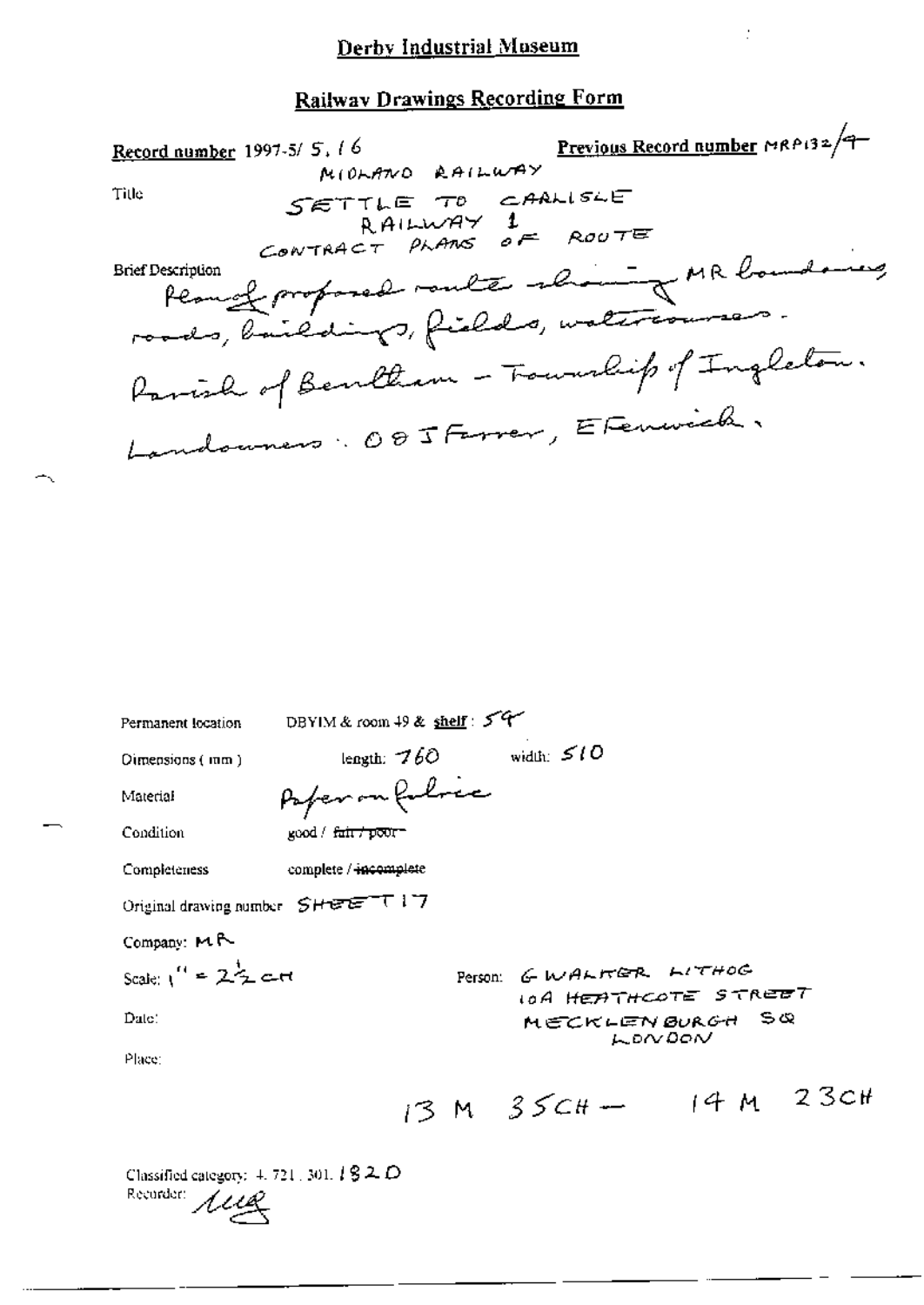11 C<br>MIOLANO RAILWAY Previous Record number MRP132/9-Record number 1997-5/ 5, 17 SETTLE TO CARLISLE Title CONTRACT PLANS OF ROUTE Peacef proposed route about of MR banding **Brief Description** rands, linedings, fields, watercourses. Parcil of Beutham - Fourwhip of Ingleton. Landoumers: 005 Farrer, E Feminish. OBJ Farrer, E Fenerick & FRidd

| Permanent location                   | DBYIM & room 49 & shelf: 54                                      |
|--------------------------------------|------------------------------------------------------------------|
| Dimensions (mm)                      | width: $510$<br>length: $760$                                    |
| Material                             | Paper on folloca                                                 |
| Condition                            | $\gcd / \frac{f_{\text{diff}} + \text{power}}{f}$                |
| Completeness                         | complete / incomplete                                            |
| Original drawing number $SHETET$   8 |                                                                  |
| Company: $M \rightarrow$             |                                                                  |
| Scale: $1'' = 2\frac{1}{2}$ c-rt     | Person: GWALTER LITHOG                                           |
| Date:                                | IOA HEATHCOTE STREET<br>MECKLENBURGH SQ<br>LONDON                |
| Place:                               |                                                                  |
|                                      | $15M$ $11$ $C$ <sup><math>\mu</math></sup><br>$14 - M$ 23 $CH -$ |

Classified category:  $4.721.301.$  **S2.**  $D$ Recorder *Aug*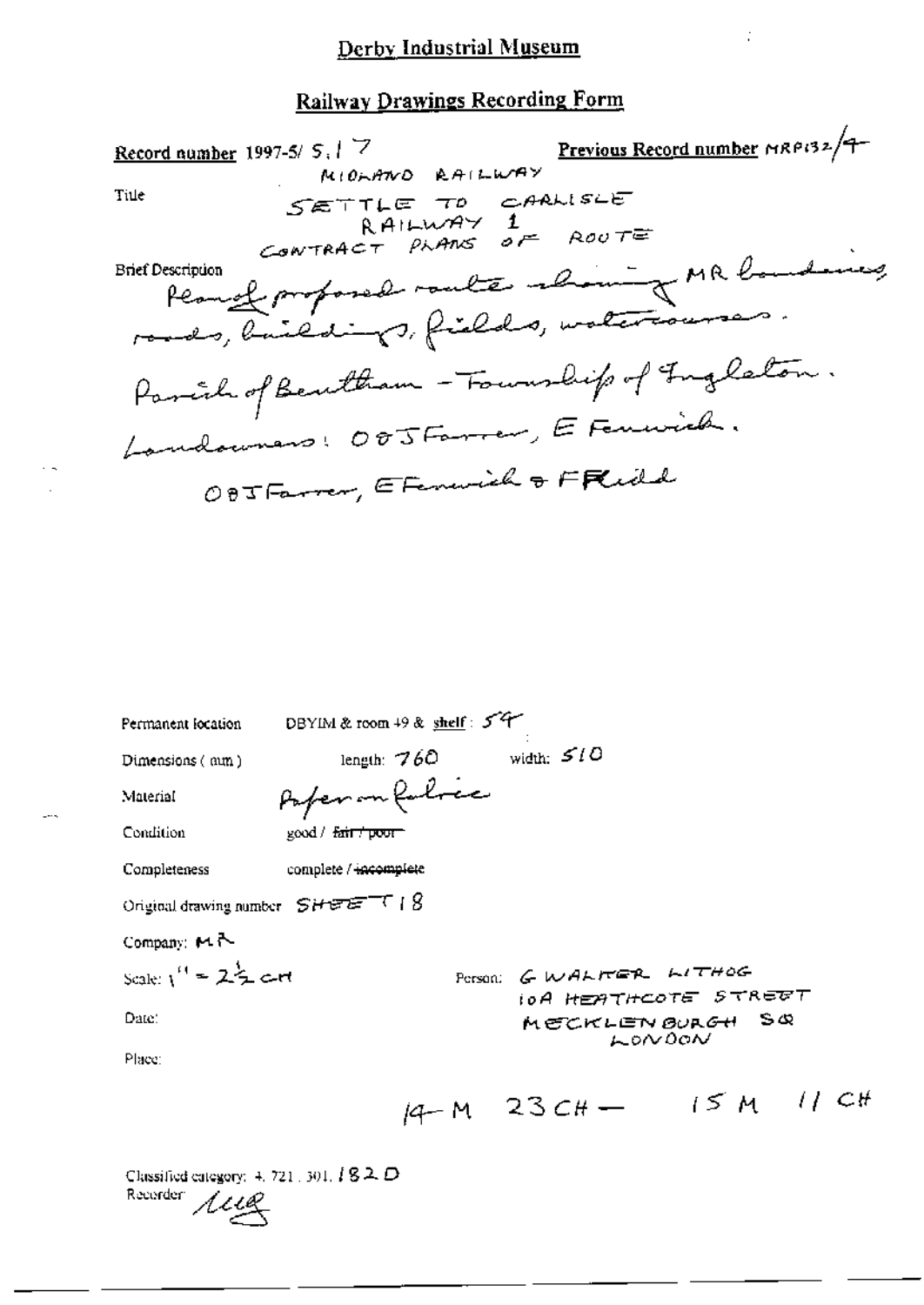÷.

### **Railway Drawings Recording Form**

| Record number 1997-5/ $5.7\%$ | 5.18<br>MIDHAND RAILWAY                | Previous Record number MRP132/9-         |
|-------------------------------|----------------------------------------|------------------------------------------|
|                               |                                        |                                          |
| Title                         | SETTLE TO CARLISLE                     |                                          |
|                               | RAILWAY 1<br>CONTRACT PLANS OF ROUTE   |                                          |
| <b>Brief Description</b>      |                                        |                                          |
|                               |                                        | Peanol proposed route about MR bandones, |
|                               | roads, buildings, fields, watercourses |                                          |
|                               |                                        | Parish of Bentham-Foundip of Fugleton.   |
|                               | Sedburgh -                             |                                          |
|                               | Landowners: 005 Farrer DE Fenwick      |                                          |
|                               | O Famer.                               |                                          |
|                               |                                        |                                          |
|                               |                                        |                                          |
|                               |                                        |                                          |
|                               |                                        |                                          |
|                               |                                        |                                          |
| Permanent location            | DBYIM & room $+9$ & shelf $5^4$        |                                          |
| Dimensions (nun)              | length: $\mathcal{A}$ b $\mathcal{O}$  | width: $510$                             |
| Material                      | Paper on followe                       |                                          |
| Condition                     | good / <del>fair / poor -</del>        |                                          |
| Completeness                  | complete / incomplete                  |                                          |

Original drawing number SHEETT | 9

Company: MR

$$
Scale: \binom{11}{1} = 2\frac{1}{2} + 1
$$

Date:

 $\cdot$   $\sim$ 

POTSON: GWALKER WITHOG **IOA HEATHCOTE STREET** \$ تھ MECKLEN BURGH LONDON

Place:

 $15M$   $11CH - 15M$  79cH

Classified category: 4, 721, 501, 182 D Recorder *Alle*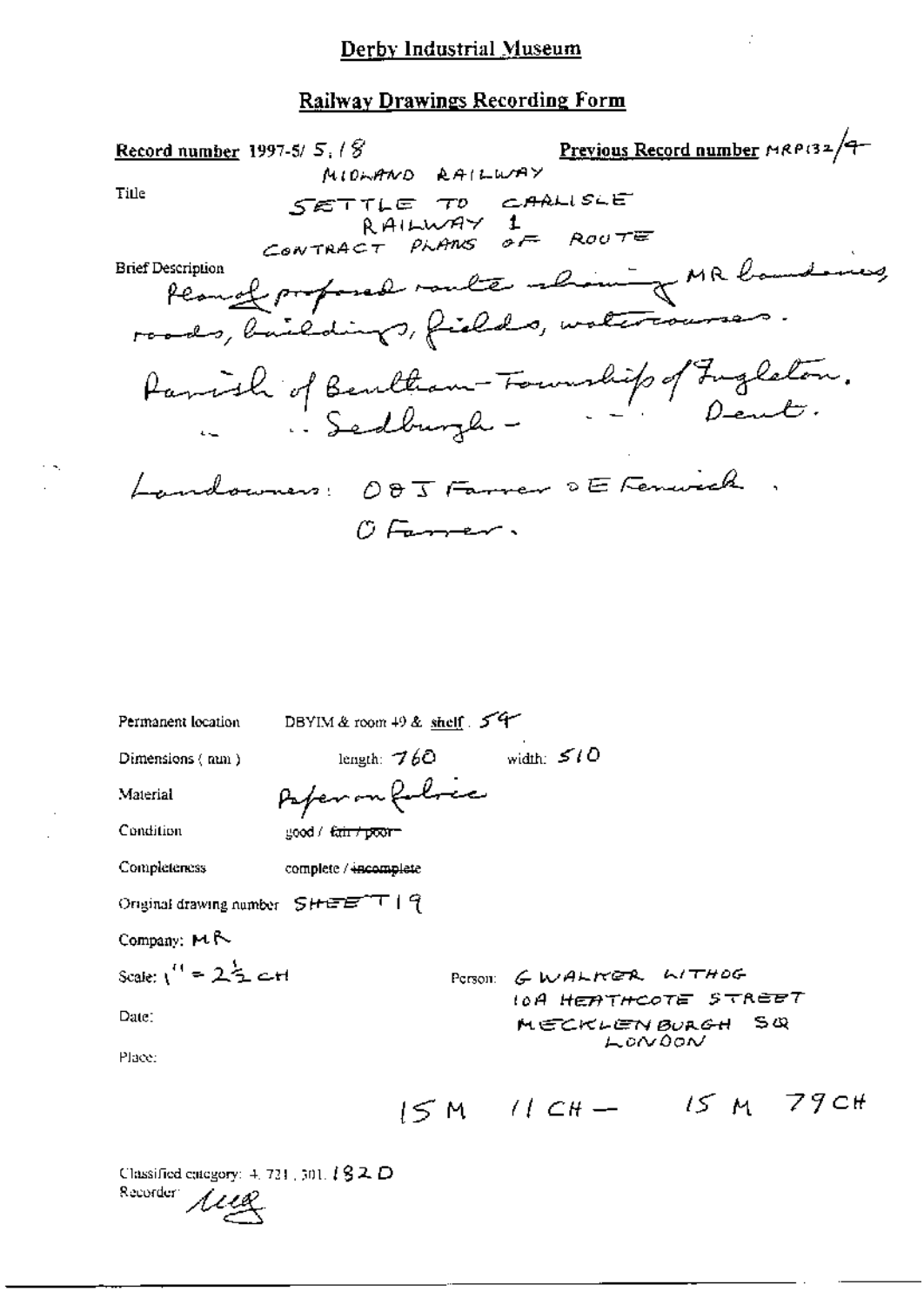#### **Railway Drawings Recording Form**

Previous Record number MRP132/7 Record number 1997-5/ $S, i$  9 MIOLAND RAILWAY SETTLE TO CARLISLE<br>RAILWAY 1<br>CONTRACT PLANS OF ROUTE Title Peanol proposed route showing MR boundaries, **Brief Description** roads, buildings, fields, watercourses. Parish of Sedburgh - Township of Deut. Landouners: OFarrer. Ellen Cragg -<br>TYcalo. Lord Kenlis. Permanent location DBYIM & room 49 & shelf:  $5^{\circ}$ 

Dimensions (mm)

length:  $760$  width:  $510$ Poper on follow

Condition

Material

good / fair / poor

Completeness complete / incomplete

Original drawing number  $S$ HEE<sup>-+</sup>T 20

Company: MR

Scale:  $\mathfrak{t}''$  =  $2\frac{\lambda_1}{2}$  and

Date:

PETSON: GWALTER LITHOG **IOA HEATHCOTE STREET** SΦ MECKLENBURGH LONDON

Place:

$$
15 M
$$
 79CH - 16 M 65 CH

Classified category:  $4.721$ , 301,  $1820$ Recorder *ALLE*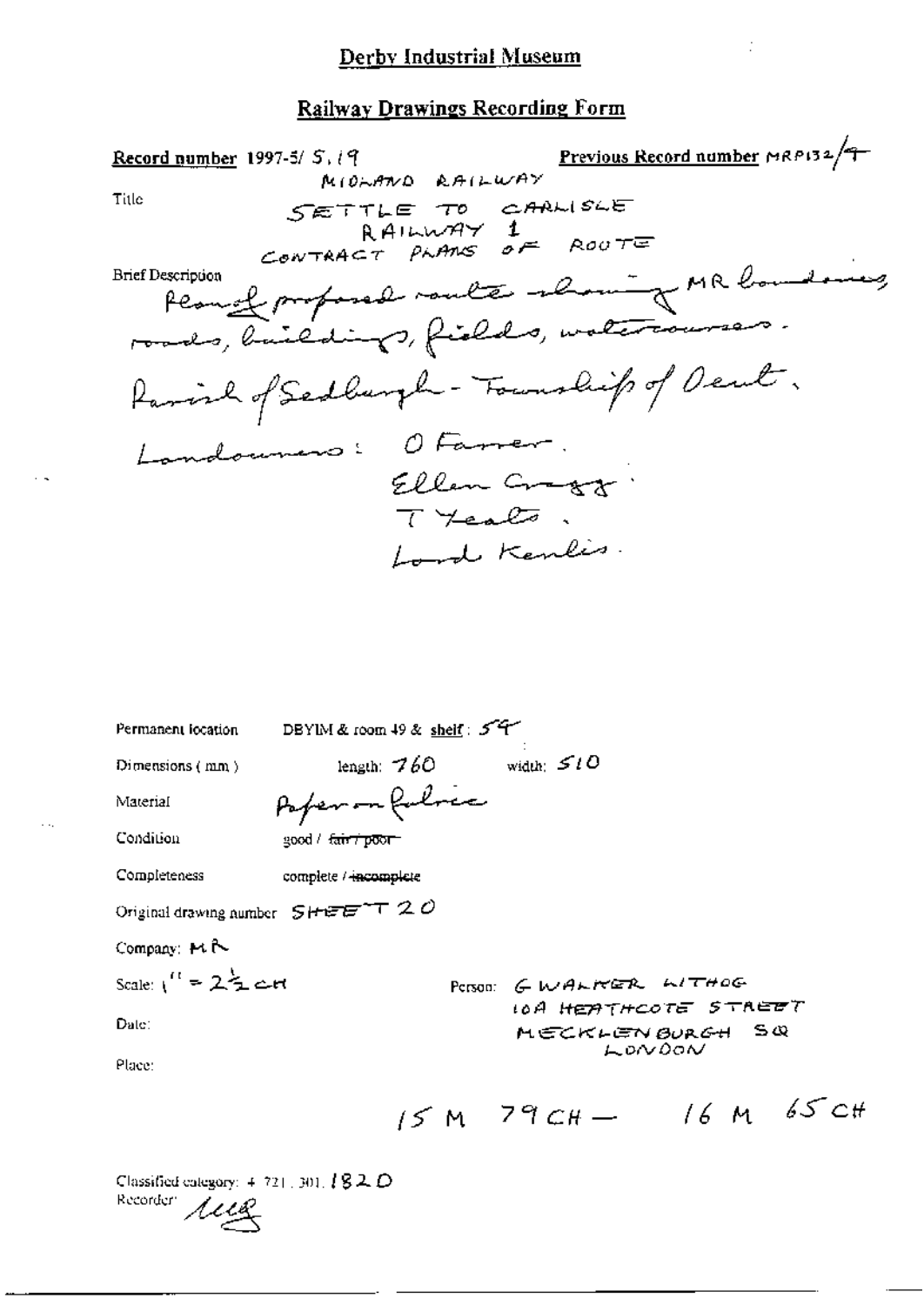### Railway Drawings Recording Form

| 5, 20<br>MIOLANO RAILWAY Previous Record number MRP132/9<br>Record number 1997-5/ $5,20$<br>Tide<br>SETTLE TO CARLISLE<br>CONTRACT PLANS $oF$ ROUTE |
|-----------------------------------------------------------------------------------------------------------------------------------------------------|
| <b>Brief Description</b><br>Peanof proposed route showing MR boundaries                                                                             |
| Parcial of Sadburgh - Township of Dent.                                                                                                             |
| Landouner - Earl Beckline.                                                                                                                          |
|                                                                                                                                                     |
| Permanent location<br>DBYIM & room 49 & shelf: 54                                                                                                   |
| length; $760$ width: $510$<br>Dimensions (mm)                                                                                                       |
| Paper on followe<br>Material                                                                                                                        |
| Condition<br>good / <del>fair / poor -</del>                                                                                                        |
| Completeness<br>complete / incomplete                                                                                                               |
| Original drawing number $S$ H $E E^+ T 2$                                                                                                           |

Company: MR

$$
Scale: \iota^{(i)} = 2\frac{1}{2} \text{ and}
$$

Date;

Place:

Person: GWALKER LITHOG **IOA HEATHCOTE STREBT** MECKLENBURGH SQ LONDON

16 M  $65CH - 17 M$  13 CH<br>Endof Centrant 1.

 $\cdots$ 

Classified category: 4, 721, 301, 182 D Recorder 1110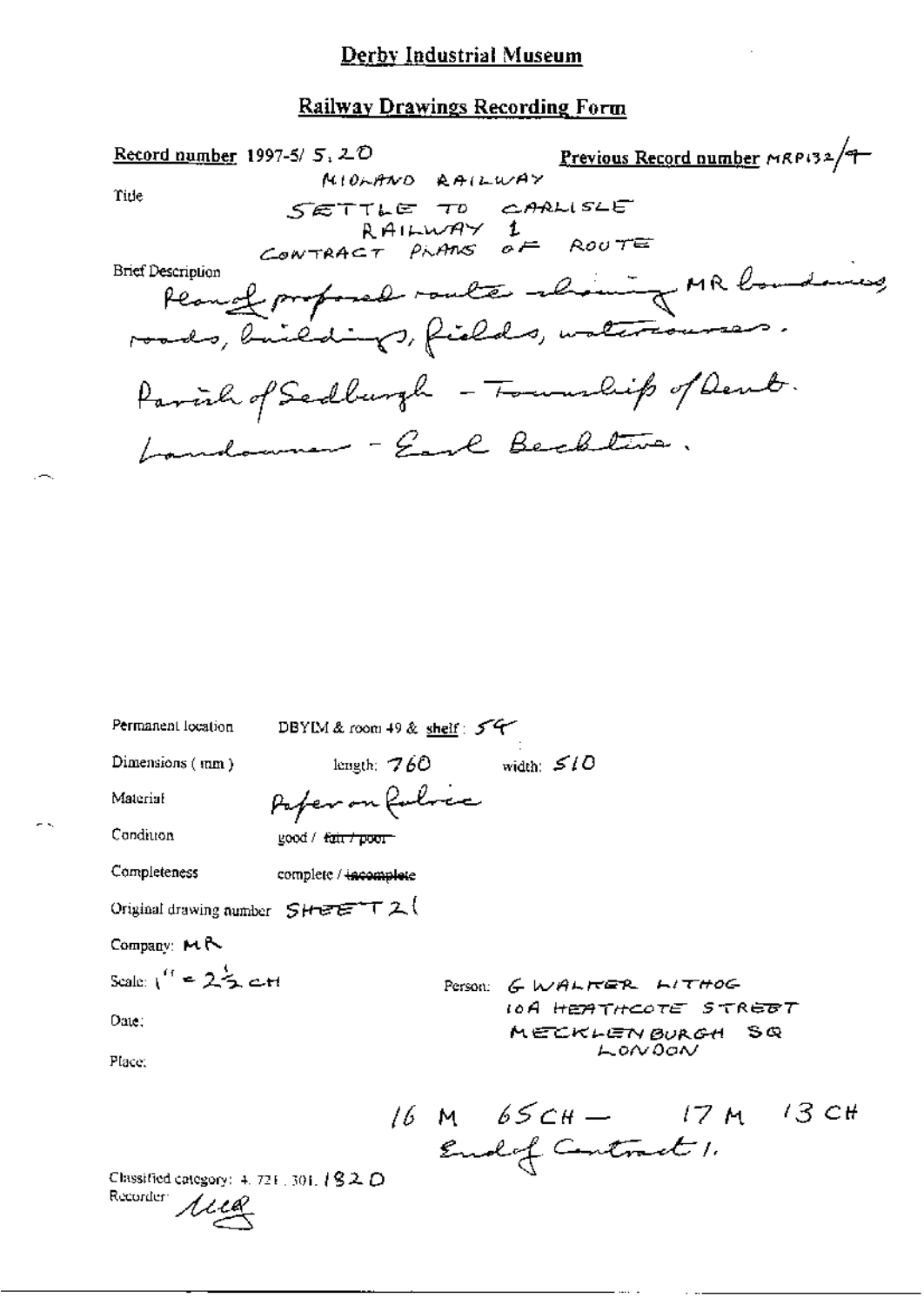ŀ.

#### **Railway Drawings Recording Form**

Previous Record number MRP132/9 Record number 1997-5/ $S, Z$ MOLANO RAILWAY SETTLE TO CARLISLE<br>RAILWAY 1<br>CONTRACT PLANS OF ROUTE Title Plangt proposed route showing MR boundaries, **Brief Description** Parish of Sedbergh - Fournalip of Dent. Landowners: Earl Bedlive. W Nincom.

Permanent location DBYIM & room 49 & shelf: 54 length:  $760$  width:  $510$ Dimensions (mm) Paper on fulric Material Condition good / fair + poor complete / incomplete Completeness Onginal drawing number  $SHEET + 21/22(\beta_{ext})$ Company: MR Scale:  $1'' = 2\frac{1}{2}$  c-ri Person: GWALKER LITHOG **IOA HEATHCOTE STREET** Date: MECKLENBURGH Sœ LONDON Place: 17 M  $13CH - 18 M 2CH$ Start Control2.

Classified entegory: 4, 721, 301, 182D Recorder Lieg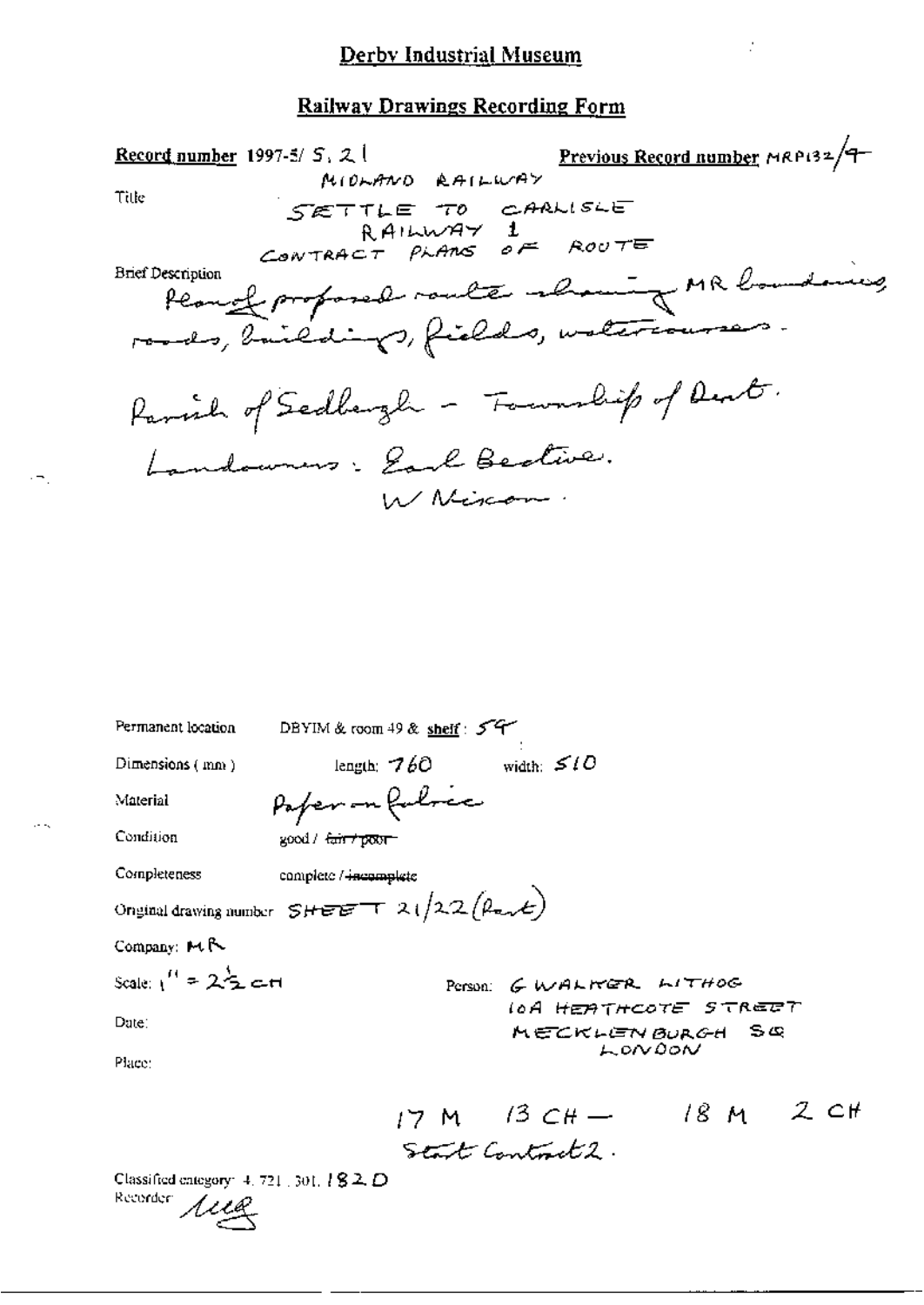### **Railway Drawings Recording Form**

5, 22<br>MIOLANO RAILWAY<br>WIOLANO RAILWAY Record number 1997-5/5,  $2^2$ SETTLE TO CARLISLE<br>RAILWAY 1<br>CONTRACT PLANS OF ROUTE Title ravanques proposal vante about MR banding **Brief Description** Parish of Scollargh - Township of Dent. Landowner: Lord Kenlis Permanent Iccation DBYIM & room 49 & shelf: 54 length:  $760$  width:  $510$ Dimensions (mm) Poper on follower Material Condition good/<del>fair/pour</del> Completeness complete / incomplete Original drawing number SiteBTT 22 Company: MR Scale:  $1'' = 2\frac{1}{2}$  art Person: GWALTER LITHOG **IOA HEATHCOTE STREET** Date: MECKLENBURGH SQ LONDON Place.  $17 M$   $55c_{H} - 18 M$  43cH

Classified category:  $4.721$  , 301,  $192$ Recorder<sup>1</sup>  $\mu$ uz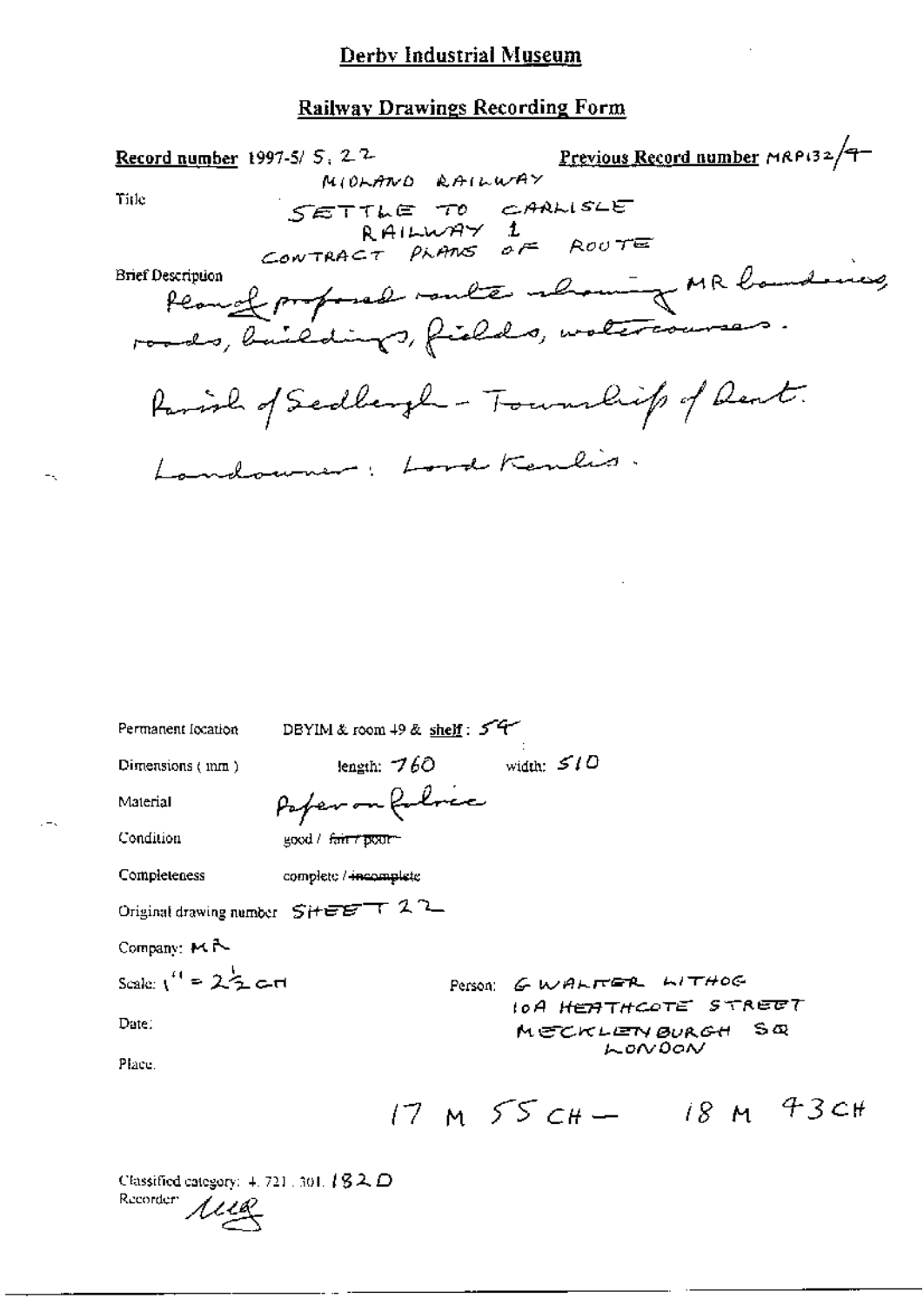Ź,

## **Railway Drawings Recording Form**

| Previous Record number MRP132/9<br>Record number 1997-5/ 5, 23<br>1.23<br>MIDLAND RAILWAY<br>Title<br>SETTLE TO CARLISLE<br>RAILWAY 1<br>CONTRACT PLANS OF ROUTE |
|------------------------------------------------------------------------------------------------------------------------------------------------------------------|
| Peanof proposed raule alaning MR bandary<br><b>Brief Description</b><br>roads, buildings, fields, watercourses.                                                  |
| Ramich of Sedbergh - Township of Dent                                                                                                                            |
| Landouners: Lord Kenlis                                                                                                                                          |
| $S$ Harber.                                                                                                                                                      |
| J Anhew                                                                                                                                                          |
| Catherine Elam.                                                                                                                                                  |
|                                                                                                                                                                  |
|                                                                                                                                                                  |
| DBYIM & room 49 & shelf: $54$<br>Permanent location                                                                                                              |
| width: $510$<br>length: $760$<br>Dimensions (mm)                                                                                                                 |
| Peferman follower<br>Material                                                                                                                                    |
| Condition<br>$\frac{1}{2}$ cod / $\frac{1}{6}$ air / poor                                                                                                        |
| Completeness<br>complete / incomplete                                                                                                                            |

Original drawing number SHEET 23

Company: MR

Scale.  $1'' = 2\frac{1}{2}$  att

Date:

Place:

 $11 M 43CH - 19 M 34CH$ 

**10A HEATHCOTE STREET** 

MECKLENBURGH SQ LONDON

Person: G. WALKER LITHOG

Classified category: 4, 721, 301, 182, D Recorder *Aug*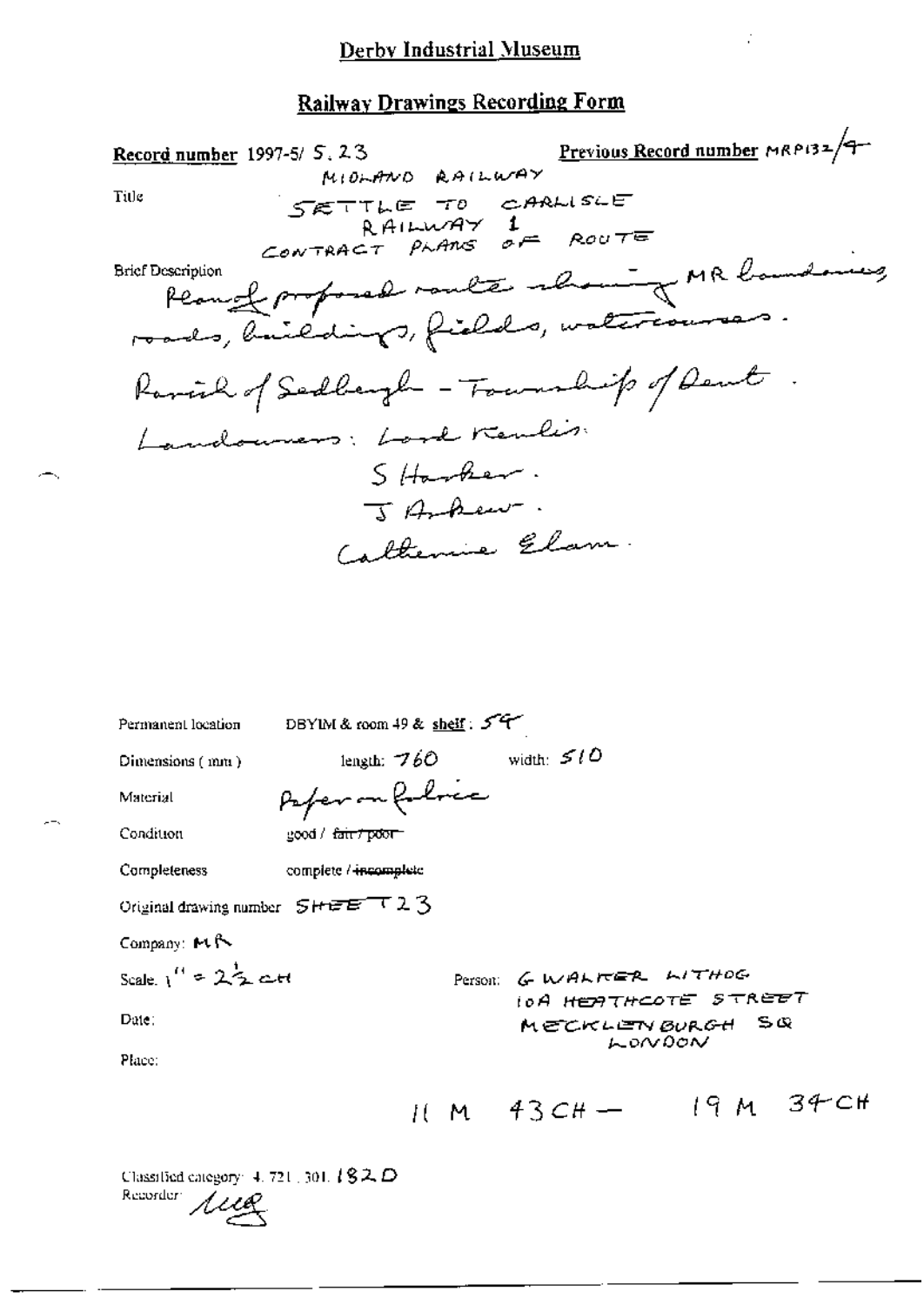Previous Record number MRP132/9-Record number 1997-5/ $5,24$ MIDLAND RAILWAY SETTLE TO CARLISLE<br>RAILWAY 1<br>CONTRACT PLANS OF ROUTE Title Permet profosod voute abount MR boundaries **Brief Description** roads, buildings, fields, watercourses. Parish of Sadbergh - Township of Deut. Landowners: Calterine Elan. J Burton. Tuesday. R Wilbinson Tucinn DBYIM & room  $49$  & shelf:  $54$ Permanent location length:  $760$ width:  $510$ Dimensions (mm) Paper on folice Material Condition good / fair / poor Completeness complete / incomplete Original drawing number SHEET24 Company: MR Scale:  $1'' = 2\frac{1}{2}$  c-ri Person: GWALTER LITHOG IOA HEATHCOTE STREET Date: MECKLENBURGH SQ LONDON Place: Rise Hill Tunnel  $19 M$  34 CH - 20 M 23 CH Classified category: 4, 721, 301,  $\sqrt{82}$  D

Recorder Aug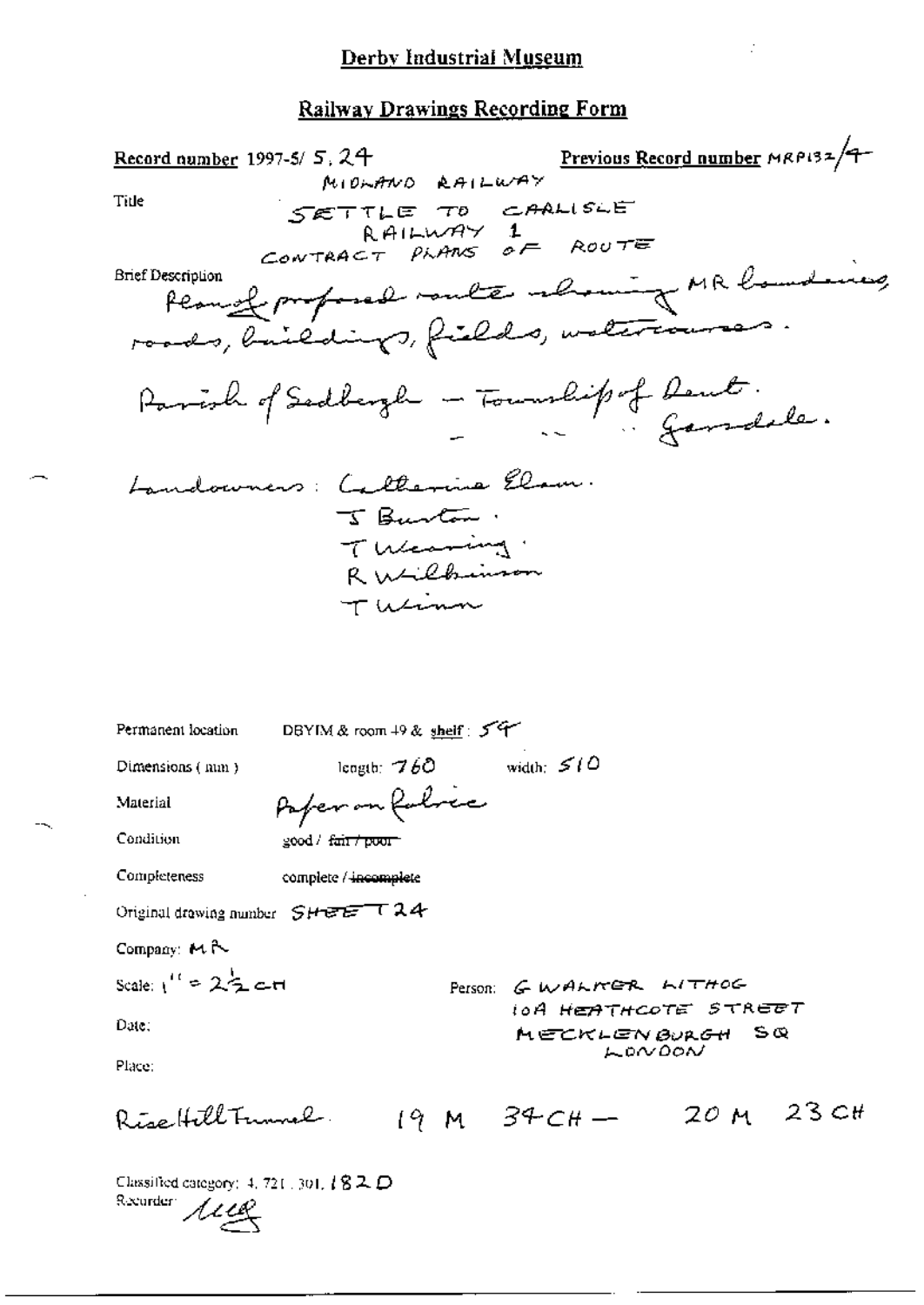$\frac{1}{2}$ 

## **Railway Drawings Recording Form**

Classified category:  $4.721$ , 301, 1820<br>Recorder:  $MLQ$ 

 $\cdots$ 

 $\ddotsc$ 

 $\sim$ 

 $\cdot$   $\sim$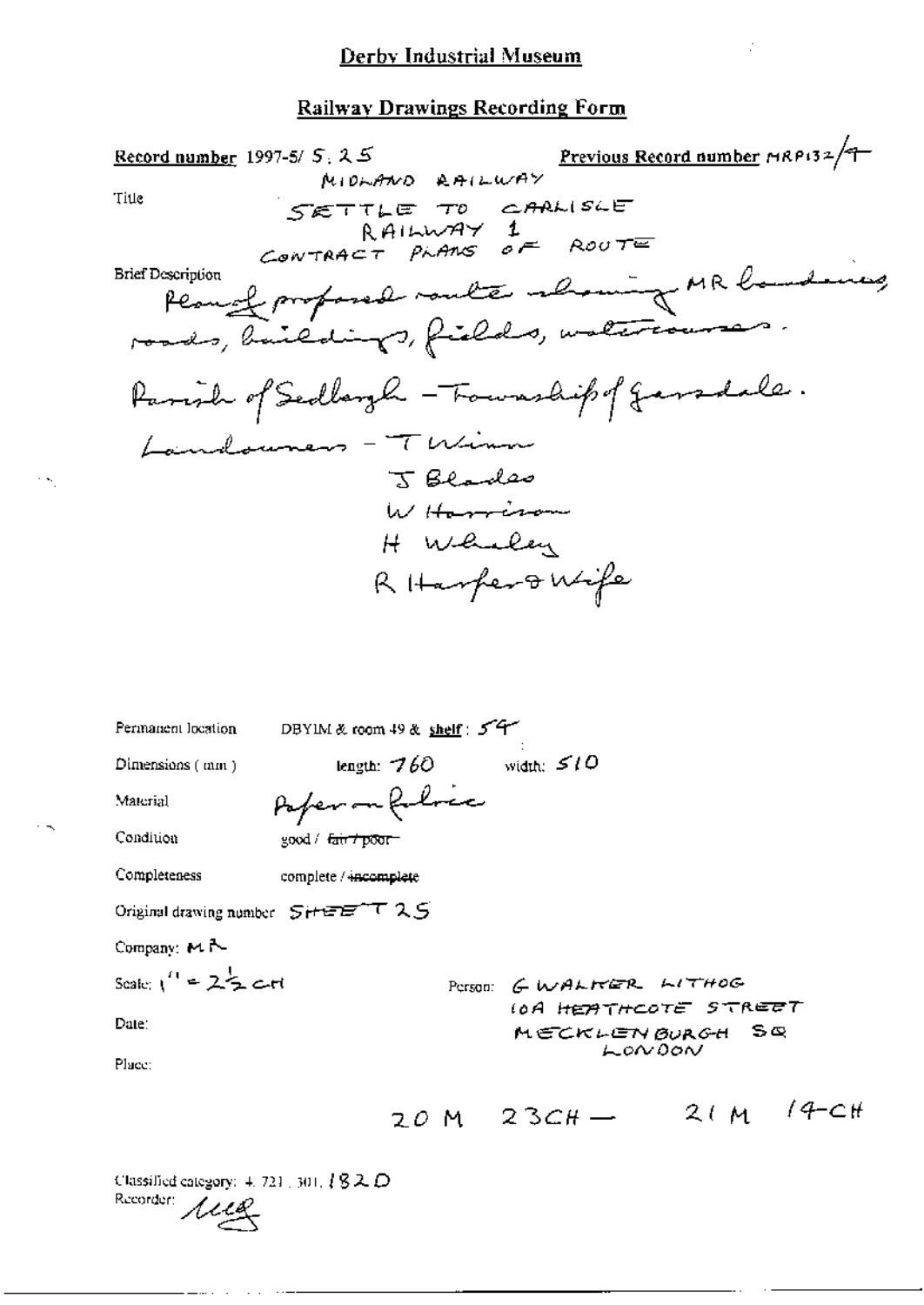| Previous Record number MRP132/9-<br>Record number 1997-5/5, 26<br>MIOLANO RAILWAY<br>Title<br>SETTLE TO CARLISLE<br>RAILWAY                  |
|----------------------------------------------------------------------------------------------------------------------------------------------|
| CONTRACT PLANS OF ROUTE<br>Remode profond route about of MR boundaries<br><b>Brief Description</b><br>roads, buildings, fields, untercourses |
| Parish of Sedbergh - Township of Garridale.<br>Landouners - R Harper & Wife.<br>Jutilkinson,<br>M Wilbinson.<br>M Buck.                      |
| DBYIM & room 49 & shelf: 54<br>Permanent location<br>width: $510$<br>length: $760$<br>Dimensions $(mn)$<br>Paper on Robine<br>Material       |

good / fair / poor

Completeness complete / incomplete

Original drawing number  $S$ it  $E = 126$ 

Company:  $H \uparrow$ 

Condition

$$
Scale: 1'' = 2\mathcal{F} \text{ and }
$$

Date:

Person: GWALKER LITHOG **10A HEATHCOTE STREET** چ ڪ **MECKLENBURGH**  $k$  on DON

Place:

$$
2(M / 4 CH - 22M)^3 CH
$$

 $\sim$ 

Classified category: 4, 721, 301, 182D Recorder *Alle*